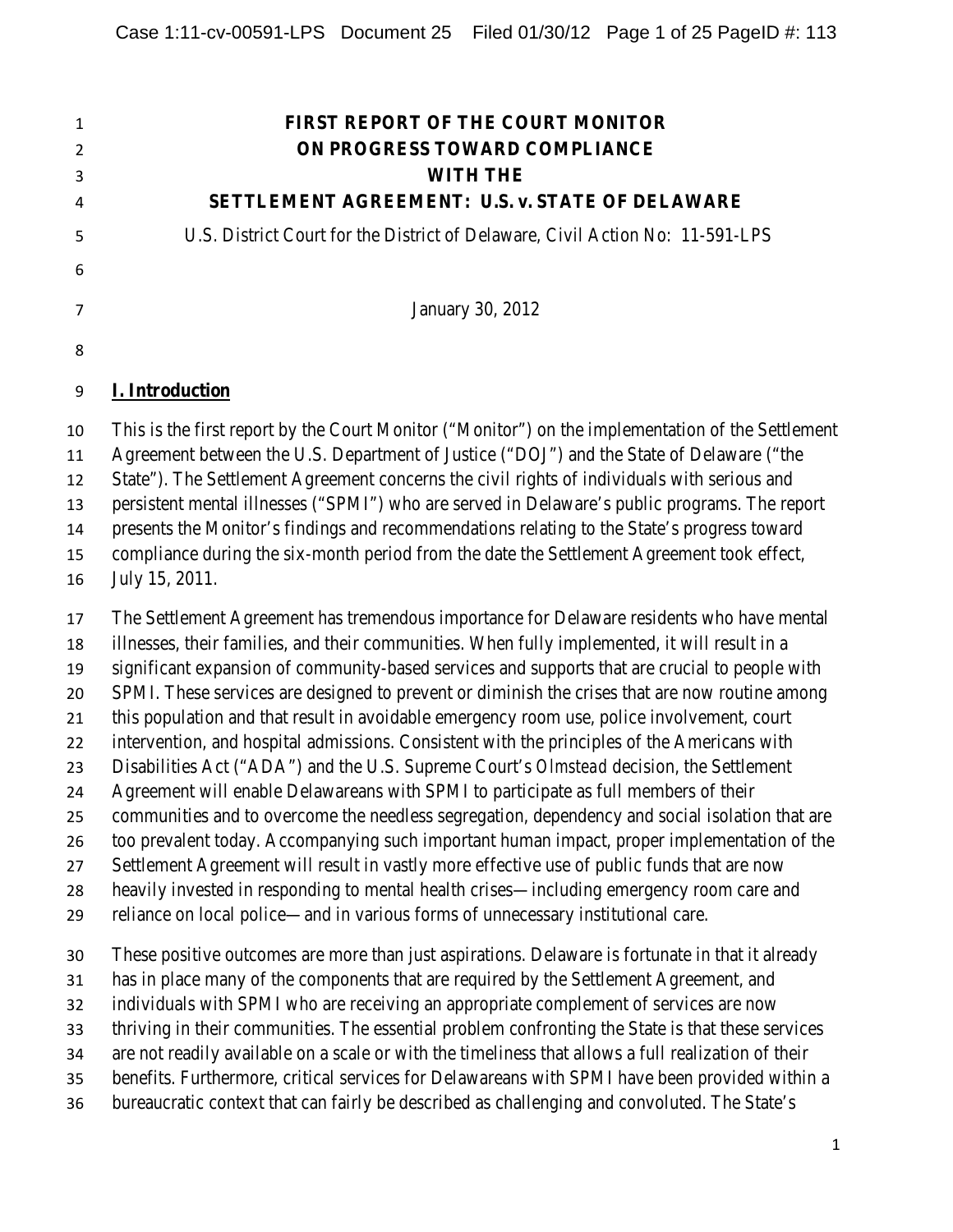current service framework reflects an accumulation of decades of bureaucratic "fixes," and

- programs that are more structured around reimbursement than effective service delivery. The
- system is plagued by complex, shifting and sometimes redundant administrative responsibilities
- that are spread across various departments, divisions and organizations, making it prone to
- unintended harmful and wasteful consequences. Dispersed oversight responsibilities, combined
- with the State's siloed data systems challenge attempts at reforms. Furthermore, processes that
- were designed to address psychiatric emergencies that present an immediate danger to the
- individual with SPMI or others are often misused, resulting in needless court intervention and
- institutional confinement of people with SPMI who pose no evident threat. Taken as a whole,
- these factors not only waste limited public resources, but also have profound civil rights
- implications; they result in people with SPMI being needlessly segregated in institutions and to
- being traumatized and degraded, for instance, when handcuffed, taken into custody and
- transported by police when less intrusive interventions are appropriate. During this initial
- implementation period, the Monitor has found both a broad awareness that the system is
- problem-prone and a strong commitment by the State and other stakeholders to achieve the goals
- of the Settlement Agreement in a meaningful and sustainable way.
- It is obviously too soon to predict the ultimate success of this endeavor. Stakeholders frequently
- remind the Monitor that they have witnessed a succession of prior investigations, failed reform
- efforts, short-sighted decisions and unfulfilled promises relating to Delaware's mental health
- system. They express genuine interest in the wellbeing of citizens with SPMI, tempered by some
- skepticism—perhaps, well-founded, given these experiences—as to the ultimate meaning of this
- newest "fix". Overwhelmingly, their concern is not so much about whether the positive
- outcomes required by the Settlement Agreement are achievable, but rather whether the effort will
- be sustained, whether innovation will be encouraged, whether bureaucratic loopholes and
- challenges will be corrected, and whether the resources needed to allow individuals with SPMI
- to live and thrive in integrated community settings will remain available over time.
- This report reflects the State's initial corrective measures in what is envisioned as a five-year
- process to achieve full compliance. The Settlement Agreement includes few provisions that
- require completion during this initial six-month period and, as would be expected, Delaware is
- not yet in full compliance with any of its major requirements. This is not to say that the State is
- not already making some important strides. The Monitor has found that the leadership of the
- Department of Health and Social Services ("DHSS") and the Division of Substance Abuse and
- Mental Health ("DSAMH") have approached implementation with a clear recognition of its
- importance. They have begun to educate and engage citizens with SPMI, multiple levels of
- DSAMH staff, providers, advocates and other state agencies with the goal that fulfillment of the
- ADA—the essential framework of the Settlement Agreement—will become the natural product
- of the service system.
- Many of the State's important and innovative activities during this reporting period are critical to
- addressing these barriers and creating a foundation for lasting improvements, yet they do not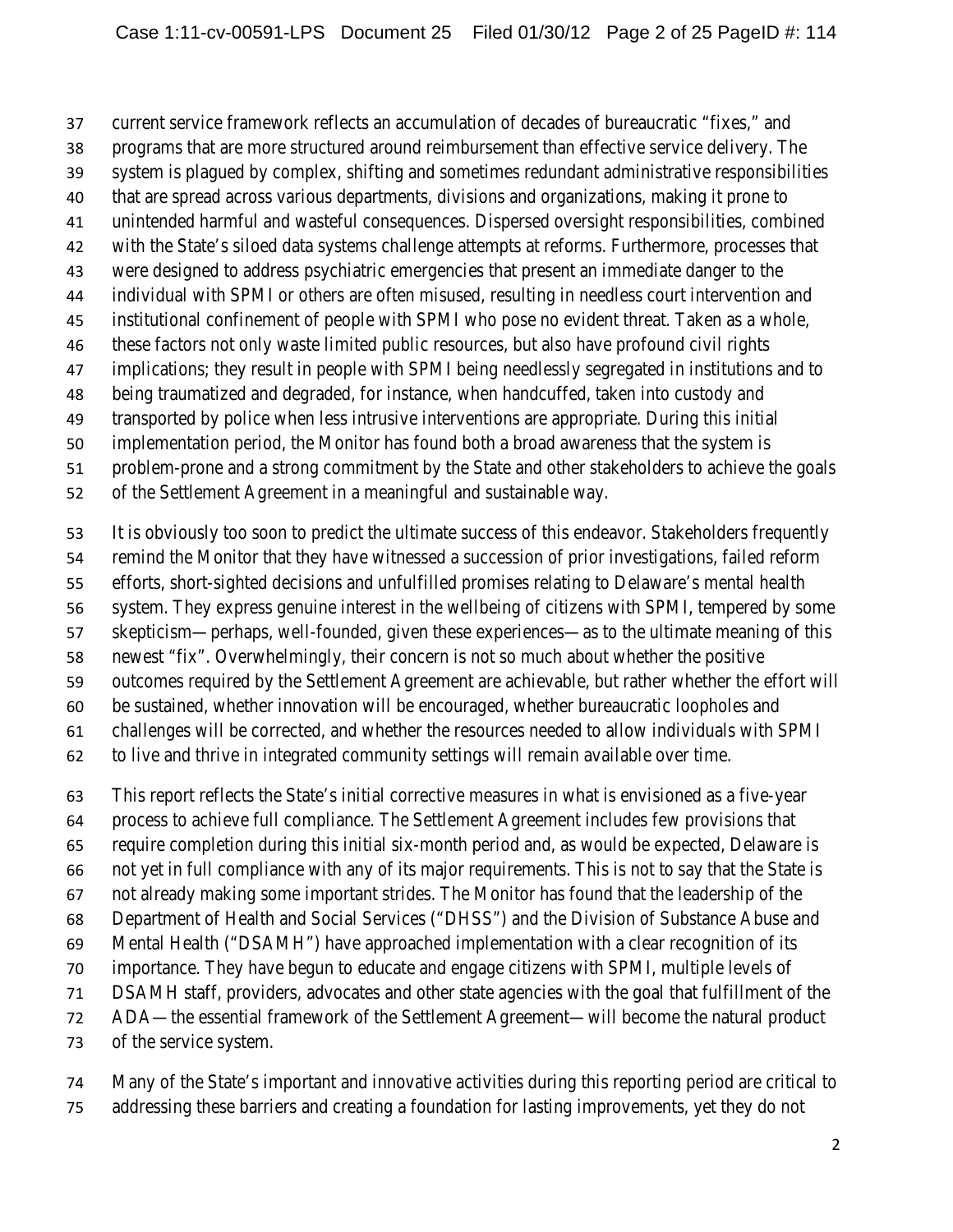appear as defined milestones in the Settlement Agreement. The Monitor believes that it is

- important for the Court, the parties, and the general public to be aware of DHSS's and
- DSAMH's start-up efforts to build infrastructure, examine and correct systemic flaws and to
- ensure that Delawareans are afforded the Settlement Agreement's full intended benefits. For this
- reason, this report begins with a discussion of progress on some of these "foundational" issues
- and then summarizes the status of work with regard to specific provisions. Throughout the
- report, as applicable, the Monitor makes specific recommendations for immediate action by the
- State.

The Monitor makes special note of the fact that this Settlement Agreement is being implemented

at a time of particular strain on state systems, in Delaware and nationwide. The achievement of

- compliance requires not just actions on the part of DSAMH, but also of other divisions within
- DHSS and other departments of State government. Being fully aware that implementation of
- multiple and far-reaching system reforms is inherently stressful for states—and certainly even
- more so today—the Monitor acknowledges DHSS Secretary Rita Landgraf 's success in bridging

the various governmental divisions that are affected, and in creating an atmosphere that fosters a

unified State effort to achieve the goals of the Settlement Agreement. The Monitor commends

Secretary Rita Landgraf, Director Kevin Ann Huckshorn, other officials and staff members

within Delaware government, as well as to other stakeholders for their insights and assistance,

and for their collaborative approach that has enabled the State to make significant progress

- during this reporting period.
- 

#### **II. Sources of Information**

The findings presented here are based upon a broad set of sources. These include site visits by

the Monitor to: Delaware Psychiatric Center ("DPC"), each of the State's Community

Continuum of Care Programs ("CCCP"s), each of the three freestanding psychiatric hospitals

providing voluntary and involuntary care to people with SPMI (locally and in this report, these

are referred to as "IMDs"—Institutions for Mental Diseases), a Crisis and Psychiatric

Emergency Service ("CAPES") site, various specialized housing programs for people with

SPMI, civil commitment hearings, and advocacy organizations concerned with public mental

health services in the State. The Monitor has met with many of the State officials relevant to

implementation, and participated in numerous meetings and committees. Examples include

meetings with: DSAMH's central community transition team ("Barrier Busters"); leadership of

- the State's Medicaid office and Medicaid Managed Care Organizations ("MCOs"); the
- Governor's Mental Health Advisory Committee; DSAMH staff responsible for Quality
- Assurance, Performance Improvement, and its Eligibility and Enrollment Unit ("EEU"); and
- workgroups concerned with legislative reforms, data, training, and system reconfiguration. The
- Monitor has reviewed numerous reports, policies, minutes, inpatient and outpatient case records,
- data sets and other material relating to implementation. Finally, the Monitor has had regular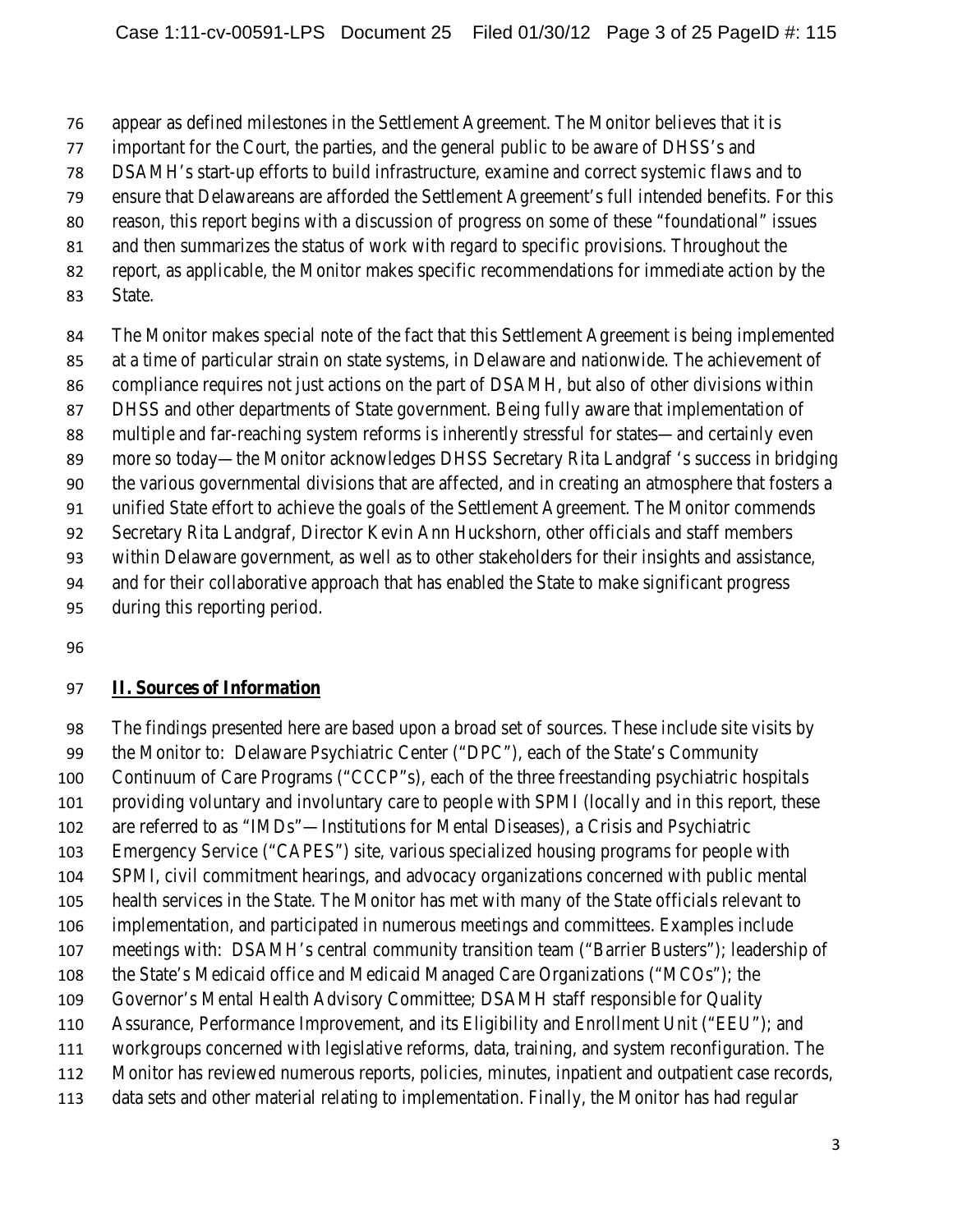- formal and informal contact with DHSS Secretary Landgraf, DSAMH Director Huckshorn,
- DSAMH Deputy Director Smith, other senior Division staff, and representatives from the Office
- of the Delaware Attorney General. Without exception, the State has provided the Monitor with
- requested information, facilitated access to any individual with whom the Monitor sought
- contact, and otherwise offered full and helpful assistance in carrying out the monitoring
- functions delineated in the Settlement Agreement.
- 

## **III. Infrastructure and System Configuration**

- Before reviewing the State's progress with regard to provisions that are linked to specific
- achievement dates, this report includes discussion of two critical foundational issues:
- Stakeholders' understanding of measures required by the Settlement Agreement and of the ADA and the *Olmstead* decision which underlie these requirements; and
- Reconfiguration of public systems to comport with the Settlement Agreement*,* including centralized oversight to ensure that services are least restrictive, most integrating, and meeting the needs of people with SPMI who are served in public programs.
- 

## **A. Stakeholders' Understanding of the Settlement Agreement**

 The Settlement Agreement is explicit in its intent to fulfill the goals of the ADA and related federal laws for Delawareans with SPMI, requiring that public services for people with SPMI be provided in the "most integrating setting appropriate" and that "the principles of self- determination and choice are honored and that the goals of community integration, appropriate planning, and services to support individuals at risk of institutionalization are achieved." (Section I.A) Consistent with this, the Settlement Agreement specifies that "Discharge assessments shall begin with the presumption that with sufficient supports and services, individuals can live in an integrated community setting." (IV.A.1.b) The practical meaning of such integration is plainly expressed: "…people with SPMI can live like the rest of Delawareans, in their own homes, including leased apartments, houses, or living with their family." (II.E.1.a) Most stakeholders with whom the Monitor has interacted (with the notable exception of mental health consumers, themselves) have indicated that they have read the Settlement Agreement, and many had participated in related local trainings by DSAMH. While this agreement has been promulgated only in the past six months, the federal laws that are its basis have been around for far longer; the ADA was enacted over twenty years ago, and the *Olmstead* decision was rendered over a dozen years ago. Despite the fact that these federal laws have enormous implications for people with SPMI and for how public mental healthcare is delivered, and notwithstanding numerous trainings by DSAMH over the years, the Monitor found a widespread lack of knowledge about the principles of the ADA, their crucial implications for people with SPMI, and how they relate to public services. Senior staff members of DHSS, DSAMH, and the CCCPs have an understanding of the Settlement Agreement and underlying civil rights laws. However,

just a step or two below leadership positions, it is apparent that there is often only a passing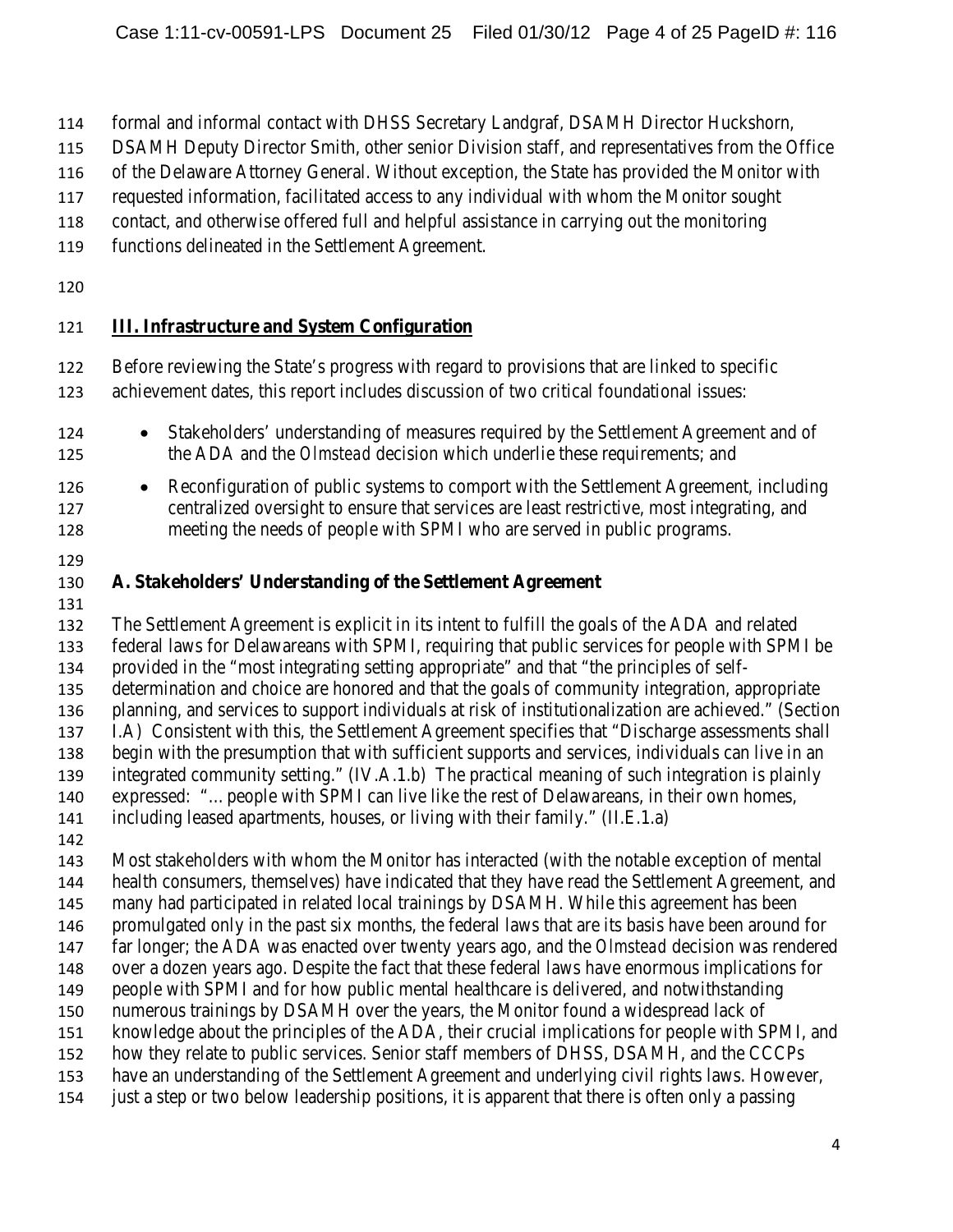- familiarity with the ADA, the Settlement Agreement, and their requirements. In DPC, the IMDs,
- and even within civil commitment hearings, the Monitor found practices that do not even
- minimally reflect ADA considerations. This is particularly significant because it is in these
- settings, rather than in the offices of management, that decisions about services and interventions
- for specific individuals are made. Perhaps most poignant is that interactions the Monitor has had
- with consumers suggest that they are unaware of their own civil rights under the ADA*,* let alone
- the fact that the State has effected an agreement with DOJ*.*
- 
- It is obvious that individuals who are charged with implementing the Settlement Agreement and
- those who are intended beneficiaries should be well versed in its requirements. It is also important that for the Settlement Agreement to represent something beyond a laundry list of
- prescribed actions, stakeholders need an appreciation of the underlying values. It is the Monitor's
- impression that a lack of basic knowledge about the ADA and *Olmstead* has sustained providers,
- courts and others in unquestioningly making decisions that perpetuate segregation, undermine
- self-sufficiency, and even result in coercive practices.
- **Recommendation:** To effectively implement the Settlement Agreement and to promote actions that represent the spirit—as well as the specifics—of its provisions, the Monitor recommends that the State immediately launch a multi-pronged training program to ensure that:
- 175 1. The workforce serving individuals with SPMI in publicly funded systems understands and can demonstrate competence in the requirements of the Settlement Agreement and the underlying principles of the ADA and *Olmstead,* and how these relate to daily practice;
- 2. Consumers of services receive training and informational materials that allow them to understand their rights under the ADA and related law and to have current information about the Settlement Agreement, its implementation, and its implications for their lives and life goals; and
- 3. Courts, attorneys, advocates and other parties involved in rights protection and the civil commitment process have a working knowledge of the ADA, *Olmstead* and the goals and requirements of the Settlement Agreement.
- 

# **B. System Reconfiguration**

- Compliance with the Settlement Agreement will require that the State quickly address structural
- factors that have sustained unwarranted institutional segregation, confounded proper oversight,
- and complicated the provision of effective community services and supports. Two key aspects
- are discussed here; the involuntary commitment statute and oversight of the use of institutional
- care. Following discussion of these issues are a presentation of measures the State has initiated
- during this initial implementation period and recommendations by the Monitor for immediate
- action.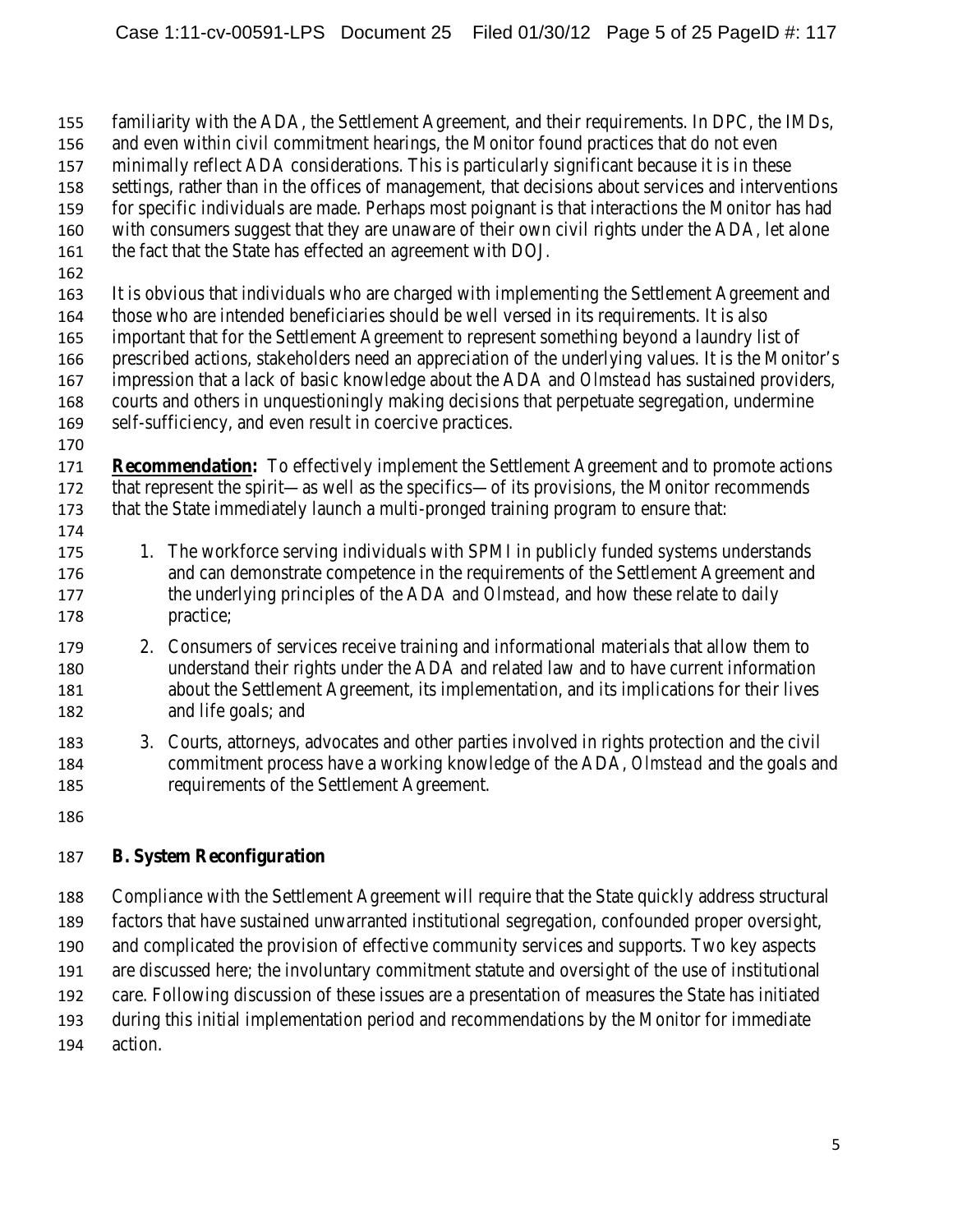#### 1. Civil Commitment:

 Delaware's civil commitment process does not provide adequate protections, leaving individuals with SPMI vulnerable to unwarranted institutional segregation, coercion, and trauma. Mrs. L, who came to the attention of the Monitor by chance during an impromptu visit to civil commitment hearings, illustrates the scope of this problem. She is particularly interesting because this individual is not what one would consider to be an "outlier." From a clinical perspective, Mrs. L has problems attendant to SPMI that are routinely encountered in public mental health settings. From a service perspective, Mrs. L has not done anything that would generate any sort of special attention, and she is unlikely to do so in the future. In this sense, she is entirely representative of individuals served by Delaware's public mental health system and who are the intended beneficiaries of the Settlement Agreement. Her recent experiences illustrate the manifold problems embedded in the system as currently constructed and that challenge meaningful implementation of the Settlement Agreement.

 Mrs. L has a long history of psychiatric problems, multiple psychiatric hospitalizations, and service within outpatient mental health settings. She has never harmed herself or anyone else, but has persistent paranoid delusions, for instance, that she is being poisoned. Mrs. L had been living in supportive housing, taking her medications as prescribed and was actively and voluntarily engaged in services at a CCCP. Her outpatient record there indicates that a psychiatrist, nurse and case manager were working closely with Mrs. L, attempting to help her control delusional thoughts and, ultimately, to fulfill her goal of getting a job. Her record shows no significant issues relating to her involvement or compliance with treatment. After appearing uninvited at a relative's house, Mrs. L was brought by police to a hospital emergency department (standard procedure is to transport such individuals in handcuffs), where she was noted to be "sobbing" and expressing strange thoughts. Evidently without consulting her CCCP, she was soon transported—again, by police and handcuffed—to an IMD on a 24-hour hold for involuntary emergency care.

 Upon admission, the IMD carried out an assessment of Mrs. L. As would be expected, the clinical team found her to be at "Low Risk" of danger to herself and to others. Nevertheless, on the very same sheet that these findings were recorded, Mrs. L's hospital record includes the recommendation for involuntary inpatient psychiatric care, based on her being "psychotic- danger to self and others." She was placed on suicide precautions and monitored by staff at 15-minute intervals around the clock for several days thereafter.

 At her civil commitment hearing (attended by the Monitor), no evidence was presented indicating that Mrs. L was actually dangerous, nor was there any reference to the fact that she had been actively engaged in voluntary community treatment. The IMD doctor 231 testifying at the hearing recommended that she remain hospitalized for a few more days. Although Mrs. L stated that she would be agreeable to this plan, she was not offered an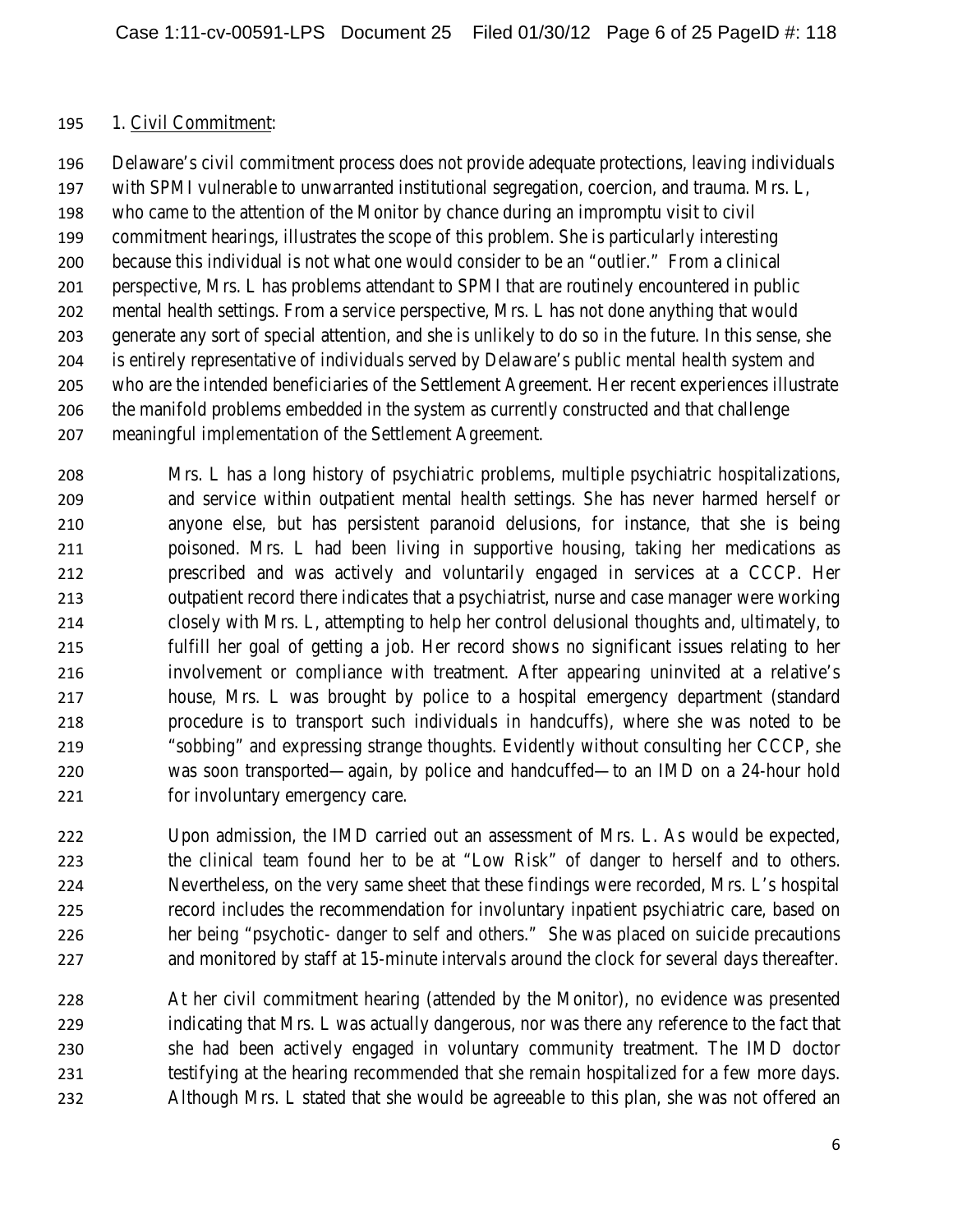opportunity to continue her hospital care on a voluntary basis. Instead, she was civilly committed to the IMD. Furthermore, the court ordered that her discharge from the IMD be followed by a period of involuntary outpatient treatment. Upon completion of the hearing, the Monitor inquired as to the rationale and legal basis for ordering involuntary treatment. Neither the attorneys nor the presiding commissioner were able to offer a definitive answer. Mrs. L remained in the hospital for several days thereafter and was referred back the CCCP where she had been treated previously. She was given medications and a copy of her discharge plan, which is perplexing both in its lack of detail and its relevance to Mrs. L's history: "comply with treatment."

 Certainly, most involuntary psychiatric hospital admissions in Delaware occur in response to situations where there is an immediate danger and where no known viable alternative is available to the crisis responders. As implementation of the Settlement Agreement unfolds, there will be a significantly increased capacity to prevent, intervene early, and avert hospitalization through newly available community alternatives. Nevertheless, Mrs. L's encounters with the emergency system, the police, the court, and the IMD reflect a deeper issue in Delaware. Mrs. L was not dangerous to herself or others and was already receiving a high level of apparently good community services via the CCCP. She was taken into custody, handcuffed and involuntarily committed as an inpatient—and then as an outpatient—not because services were absent, but because factors endemic in Delaware's public systems make involuntary hospitalizations, police transports, and court-ordered outpatient treatment all too common. These actions also did not occur in the absence of oversight; Mrs. L's care in the emergency department and in the IMD was paid for with Medicaid funds that are controlled by a Managed Care Organization ("MCO") operating under contract with the State's Medicaid office. (In the section that follows, the Monitor discusses such oversight in detail, including the differences in outcomes when hospital care is managed by DSAMH.)

Many informants have reported to the Monitor that 24-hour emergency psychiatric holds afford a

- convenient, expedient, reimbursable and poorly-regulated path to removing people with SPMI
- from where they are not wanted. Busy hospital emergency department evidently use this
- mechanism not only with people such as Mrs. L, who pose no real threat and whose need for
- hospital care is dubious, but also for people who actually have substance abuse problems and
- who express only vague psychiatric complaints. There are few incentives in place that are
- designed to encourage thoughtful differential diagnosis, to consult with providers currently
- engaged with an individual or to take the time necessary to construct an appropriate service plan.
- Instead, a 24-hour emergency psychiatric hold is a simple and readily available alternative, albeit
- one with serious civil rights implications.
- The other issue is outpatient commitment following discharge from a hospital. Individuals for
- whom outpatient treatment is court-ordered are highly vulnerable to re-institutionalization, even
- for reasons that do not meet civil commitment criteria. They may be returned to a psychiatric
- hospital by police upon completion of a brief, one-page "Certificate of Non-Amenability," which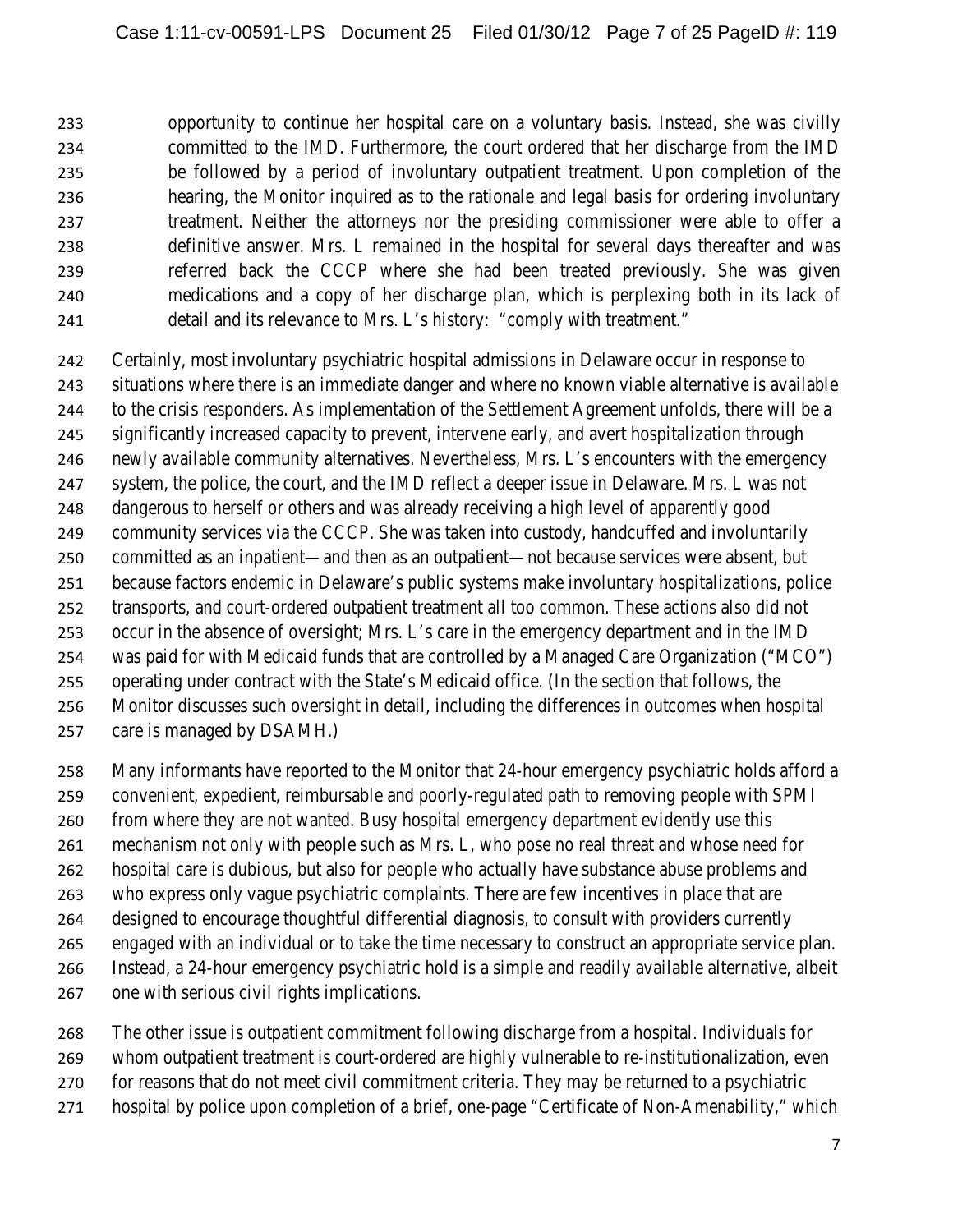does not even require a face-to-face examination. Although outpatient commitment is

- infrequently sought for people being discharged from DPC, people are often released from IMDs
- with continuing orders for involuntary outpatient treatment. Senior staff members at DSAMH's
- CCCPs (i.e., the outpatient mental health treatment providers) have indicated that they almost
- never initiate such court intervention, and that they frequently see instances where there is
- neither an apparent logic nor a benefit to the use of these intrusive orders. Such outpatient commitment orders conflict with the Settlement Agreement when they are not the least-
- restrictive, most integrating service appropriate to the individual. To better understand the scale
- of this issue, the Monitor examined data relating to the prevalence of court-ordered outpatient
- treatment in Delaware. Neighboring states either do not have statutory provisions for outpatient
- commitment or use this path only rarely, with individuals who are at particularly high risk. New
- York is a state where outpatient commitment is used with some regularity and has been intensely
- studied. Corrected for population, Delaware uses court-ordered outpatient treatment at a rate that
- is about *ten times* higher than New York.

The Settlement Agreement requires that publicly funded mental health services in Delaware be

- provided in the most integrated, least restrictive manner appropriate to the needs of the
- individual, and also that services be oriented toward recovery. There are concerns that the State's
- mental health statute does not appropriately promote these requirements, that hearings relating to
- involuntary hospitalization and treatment are often perfunctory, and that neither the law nor
- current practices afford adequate protections against unnecessary institutional segregation.
- Furthermore, there is a concern that the State's existing civil commitment statute is being used
- for purposes that were not intended.
- 

# 2. Oversight of Psychiatric Hospitalizations:

The State's overly-complex arrangements for managing services to people with SPMI poses

- significant problems in assuring that appropriate interventions are provided, that rights are
- protected, and that public resources are utilized efficiently. The summary that follows aptly

captures the complicated nature of the system that is now in place in Delaware:

 Inpatient and outpatient mental health treatment for people with SPMI may be funded and regulated by an MCO working under contract with the State's Division of Medicaid and Medical Assistance, by DSAMH's utilization review program (i.e., the EEU), or by both. And based upon whether the individual is eligible for Medicaid benefits, has exhausted those annual benefits, or is determined to have a higher or lower clinical need, the source of payment, the entity with primary oversight responsibility and even the community provider serving the individual may shift. In the latter scenario, individuals in treatment for SPMI are sometimes required to change service providers midstream due to reimbursement, rather than clinical interests. For individuals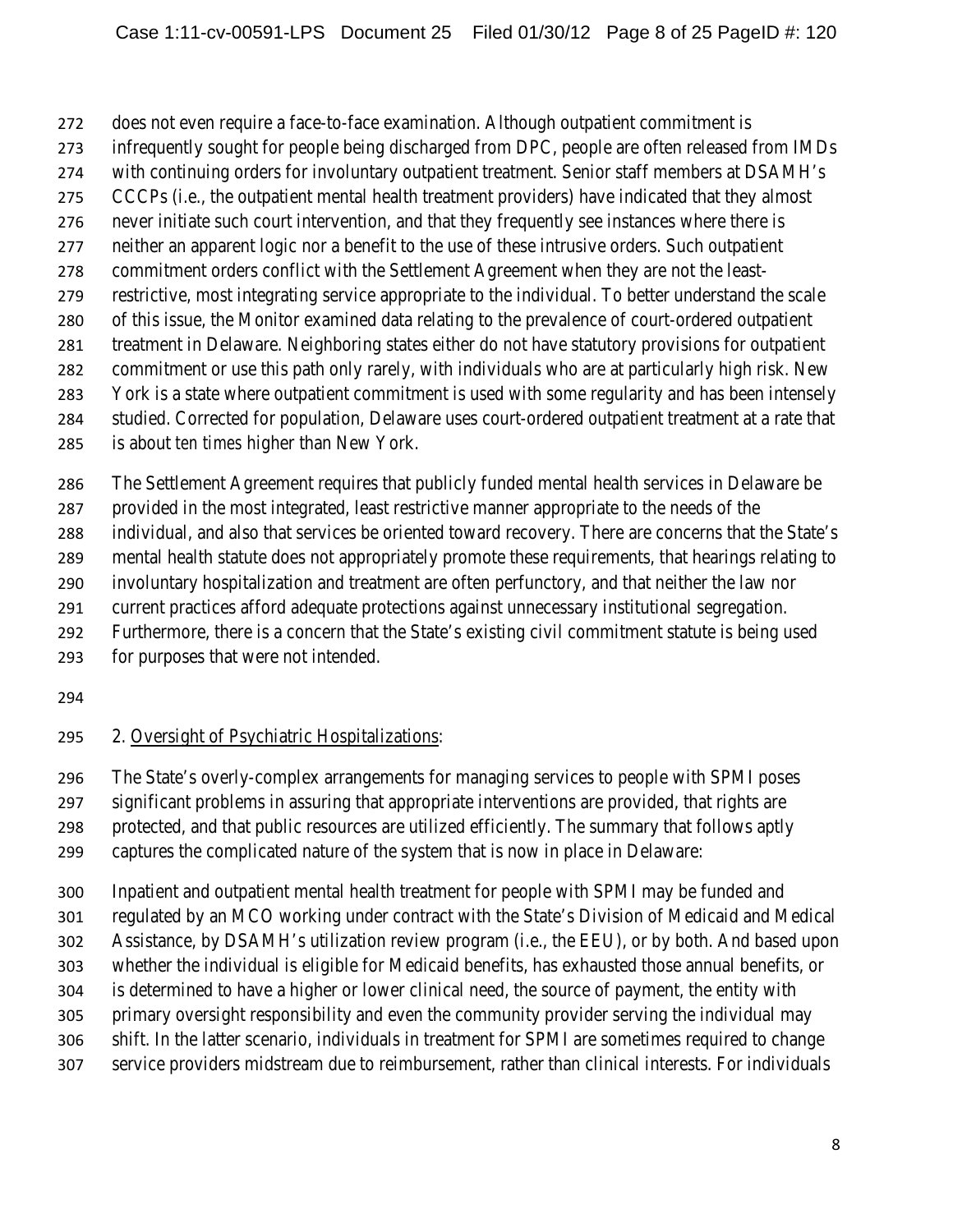admitted to IMDs whose Medicaid benefit has been exhausted, DSAMH underwrites the cost of inpatient care, but only if the care is provided on an involuntary basis.

 This bewildering framework not only challenges consumers and the providers, but it also conflicts with essential civil rights, including those reflected in the Settlement Agreement. For instance, the policy limiting DSAMH funding to civilly committed individuals without insurance was installed to limit the Division's financial liability for inpatient care in IMDs. However, this policy has had the unintended consequence of encouraging involuntary care as a means of guaranteeing payment. Not only is there thus a disincentive for voluntary care, but as is described in the previous section, there are few meaningful protections against misuse of involuntary treatment orders. Furthermore, when there is an involuntary commitment, secure transportation to the hospital by police—that is, in the back of a police car and in handcuffs— presents no reimbursement issues and is readily available whether or not the individual presents a danger and whether or not such physical restraint is detrimental to the individual's overall health. (As an aside, the Monitor notes that the unnecessary reliance on police for transporting people with SPMI also diverts officers from legitimate criminal justice and public safety activities within their communities). DSAMH is aware of this issue and is working to bring about changes

- that encourage voluntary treatment whenever it is appropriate.
- In sum, as things now stand, Delaware's protections against unwarranted hospitalization are
- weak and its complicated funding mechanisms inadvertently incentivize hospital admissions on
- an involuntary basis. There are additional complications, as well. The State's mental health
- authority, DSAMH, does not have consistent control over publicly funded services to people
- with SPMI who are currently eligible for Medicaid benefits. In fact, currently DSAMH may
- know very little, if anything, about inpatient or outpatient services provided to individuals with
- SPMI under the Medicaid program.
- For certain publicly funded individuals who are involuntarily admitted to psychiatric hospitals,
- DSAMH's EEU plays an important and informative role. When an inpatient episode is being
- paid for with DSAMH funds—that is, when individuals have no insurance or when Medicaid or
- other insurance coverage is exhausted—DSAMH's EEU determines the need for inpatient
- services and oversees reimbursement for hospital care accordingly. When individuals have
- Medicaid coverage for care in an IMD (as was the case with Mrs. L), an MCO that is under
- contract with the Division of Medicaid and Medical Assistance manages the care instead; the
- EEU plays a limited role in ensuring that the legal filings are in order and, as needed, in referring
- the individual to an inpatient facility. In short, DSAMH currently has no meaningful authority to
- control inpatient admissions to IMDs for people with SPMI who are covered by Medicaid.
- Clinically, there is no reason to expect that the populations with and without active Medicaid
- coverage are different in any way. Furthermore, referrals to the three IMDs are made on the basis
- of bed availability and other factors that would not differentiate them in terms of clinical issues
- or distinguish them from the population receiving acute care at DPC. Yet, the Monitor's review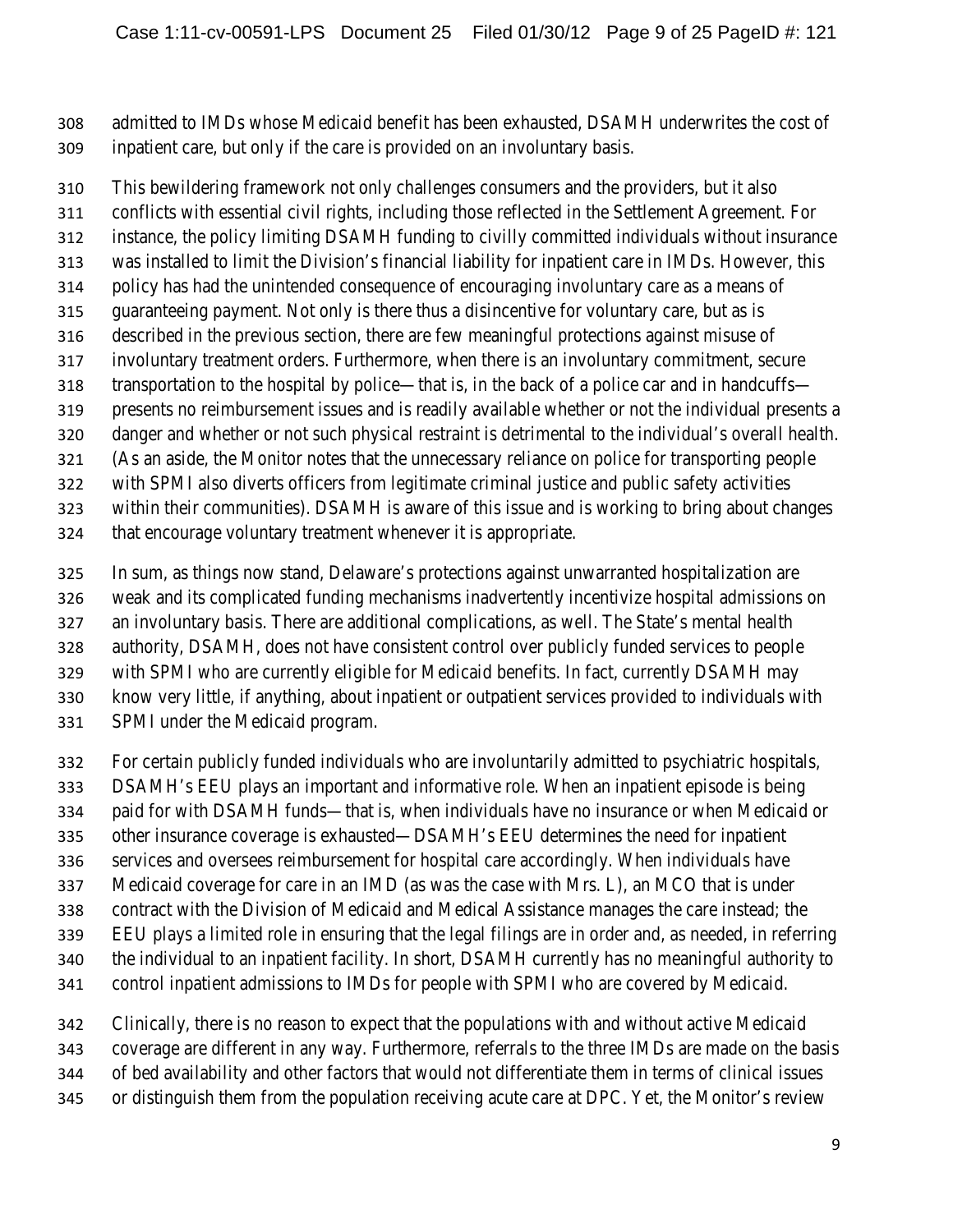of data relating to over 3,000 involuntary admissions (covering the period 7-1-10 through 10-31- 11) and a sample of case records shows some striking trends:

- The average length of hospital stay in IMDs was 15% longer when care was managed by an MCO, as compared with care managed by DSAMH.
- Longer average lengths of stay under Medicaid MCO management occurred in each of the IMDs, as compared with DSAMH management, whether or not co-occurring substance abuse disorders were identified.
- There are a number of admissions to DPC—and as one would expect, also to the IMDs—of individuals who have primary problems of substance abuse and sometimes only vague symptoms that would justify court-ordered psychiatric hospitalization. Within DPC, these admissions are generally converted to voluntary status and individuals are discharged soon thereafter. Some of these individuals are released to detox centers. Others want to be immediately released, and go to shelters because appropriate housing cannot be arranged on short notice. In many instances, the likelihood of readmission is very high. For instance, in the six months since the Settlement Agreement has been in effect, one individual reviewed by the Monitor accumulated six hospital admissions, four to DPC and two to IMDs
- Co-occurring substance abuse is diagnosed in roughly *half* of the admissions to DPC and in two of the IMDs. The third IMD identifies substance abuse issues in only 12% of its admissions. At a minimum, this suggests that diagnostic practices afforded people with SPMI in public programs are not standard. Some informants have reported to the Monitor that co-existing substance abuse diagnoses might raise questions as to the appropriateness of a psychiatric admission, legally and in terms of reimbursement. To the extent that this is true, this might affect the accuracy or completeness of diagnoses that are recorded in the hospital record.
- Without question, psychiatric inpatient stays should be as brief as possible. Yet, involuntary hospitalizations (i.e., admissions that ostensibly involve an immediate danger to self or others) lasting one or two days raise questions as to whether the admission was appropriate in the first place. On DPC's acute care unit (K-3), these occurred in about 12% of the admissions, sometimes in regard to individuals who actually have substance abuse problems, rather than SPMI, and who nevertheless were admitted on 24-hour psychiatric holds. In the IMDs, these discharges occur far less frequently, in only 5% of the admissions. Possibly accounting for part of this difference is the reported latitude afforded by Medicaid MCOs in routinely approving five-day admissions to IMDs. There is presently no system in place to flag instances where admissions appear to be questionable, to identify the systemic factors that culminated in inappropriate admissions, or to account for these and other differences in publicly funded involuntary hospital care. Further, the Monitor could access no hard data on the cost to the public system relating to these problematic hospitalizations.
- The essential issues raised by this review of the data are whether involuntary psychiatric
- hospitalization is appropriate in the first place, whether 24-hour holds are being misused, and
- whether core service needs are being appropriately addressed.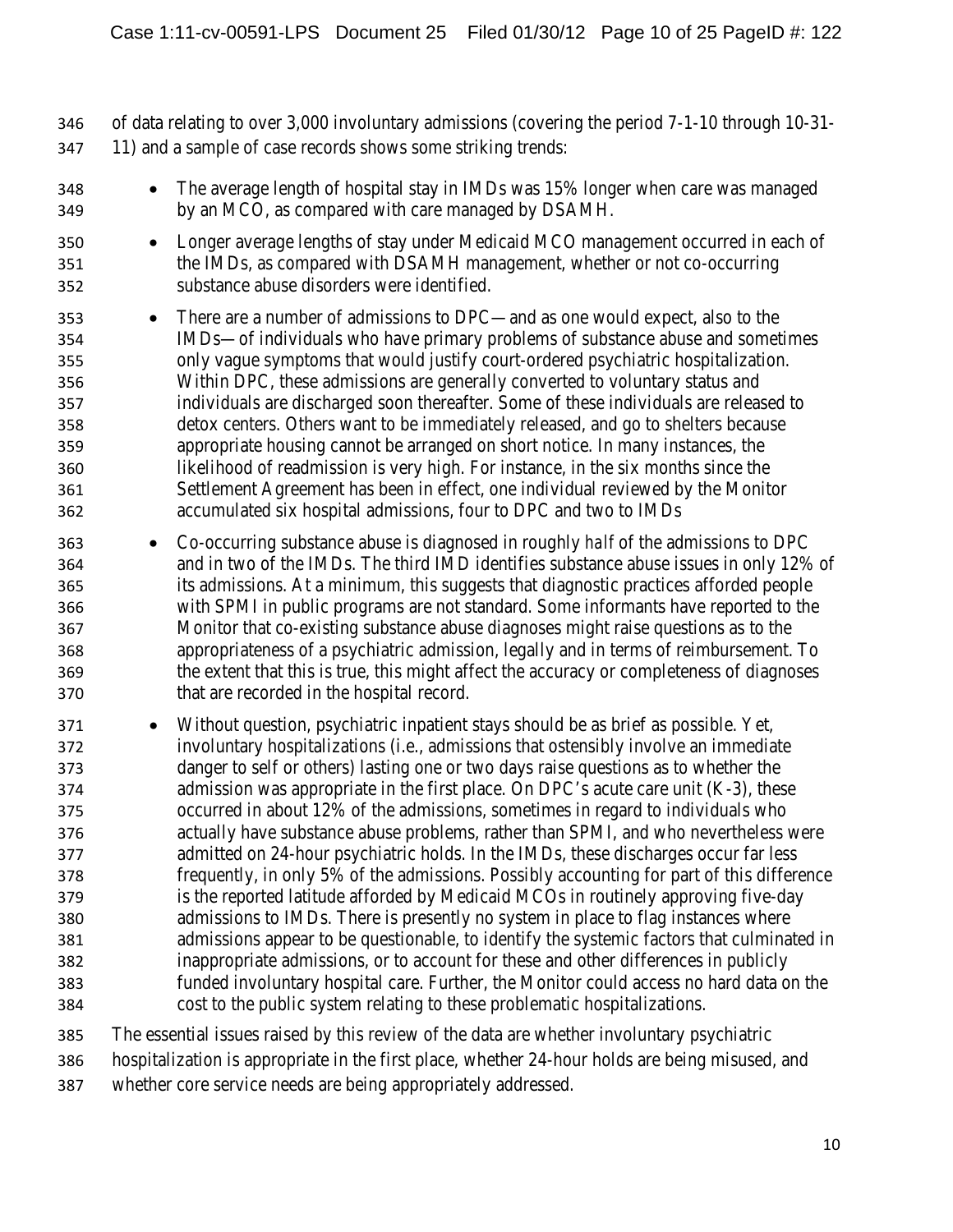The Monitor found no evident clinical explanation for these variations among the IMDs, between

- the IMDs and DPC's acute care unit, and between hospital care that is reimbursed through
- Medicaid as opposed to DSAMH funding. These differences, which have important implications
- for the civil rights of individuals with SPMI and for the State's compliance with the Settlement
- Agreement, are attributable to the currently convoluted bureaucratic structure though which
- services are managed and to gaps in essential legal protections. There are also obvious fiscal
- implications associated with questionable hospital stays.
- 

# 3. Measures Being Taken by the State:

 The Monitor has found broad agreement that issues relating to civil commitment and the oversight of publicly funded inpatient care of individuals with SPMI need to be addressed in order to achieve compliance with the Settlement Agreement and to ensure that the expansion of services has its intended impact. During the initial six months of implementation, DSAMH and 401 the Monitor have been working closely on several measures:

- DSAMH has completed an excellent root-cause analysis of the diverse factors contributing to the questionable hospital admissions of individuals such as Mrs. L, and has identified aspects of the mental health statute and the healthcare delivery system that contribute to this problem. Based in part on these findings, the State is currently evaluating how protections against unwarranted institutional confinement can be strengthened and how the full benefits of pre-screening and diversion programs (for example, the Mobile Crisis Services and case management discussed later in this report) can be realized through refinements in the legal and regulatory framework.
- A group of senior DSAMH staff members is working on a system map that lays out how public mental health services might be simplified and better aligned to ensure the requirements of the Settlement Agreement. An important overarching goal is establishing more consistent oversight so that appropriate publicly funded services are available to all individuals with SPMI—regardless of insurance status, legal status, or place of residence within Delaware. Furthermore, the system map being developed is intended to make far better use of data to ensure quality and efficiency, and to drive improvements in the public system. Without question, the group's current ideas about reconfiguration will come to be refined over the implementation period and beyond. But this effort is pivotal in that, from the outset, it is encouraging implementation measures to proceed within the context of a bigger picture, one that is more coherent than the status quo.
- DSAMH has provided the Monitor with some preliminary data that may begin to identify instances where individuals with substance abuse disorders and other issues not specifically related to SPMI are being inappropriately admitted to psychiatric beds. The intent is to explore the reasons for this occurring and to identify needed improvements in oversight and community based alternatives to hospital care.
- DHSS Secretary Landgraf and DSAMH Director Huckshorn have been actively engaged in evaluating these systemic problems, which appear to be the culmination of decades of narrow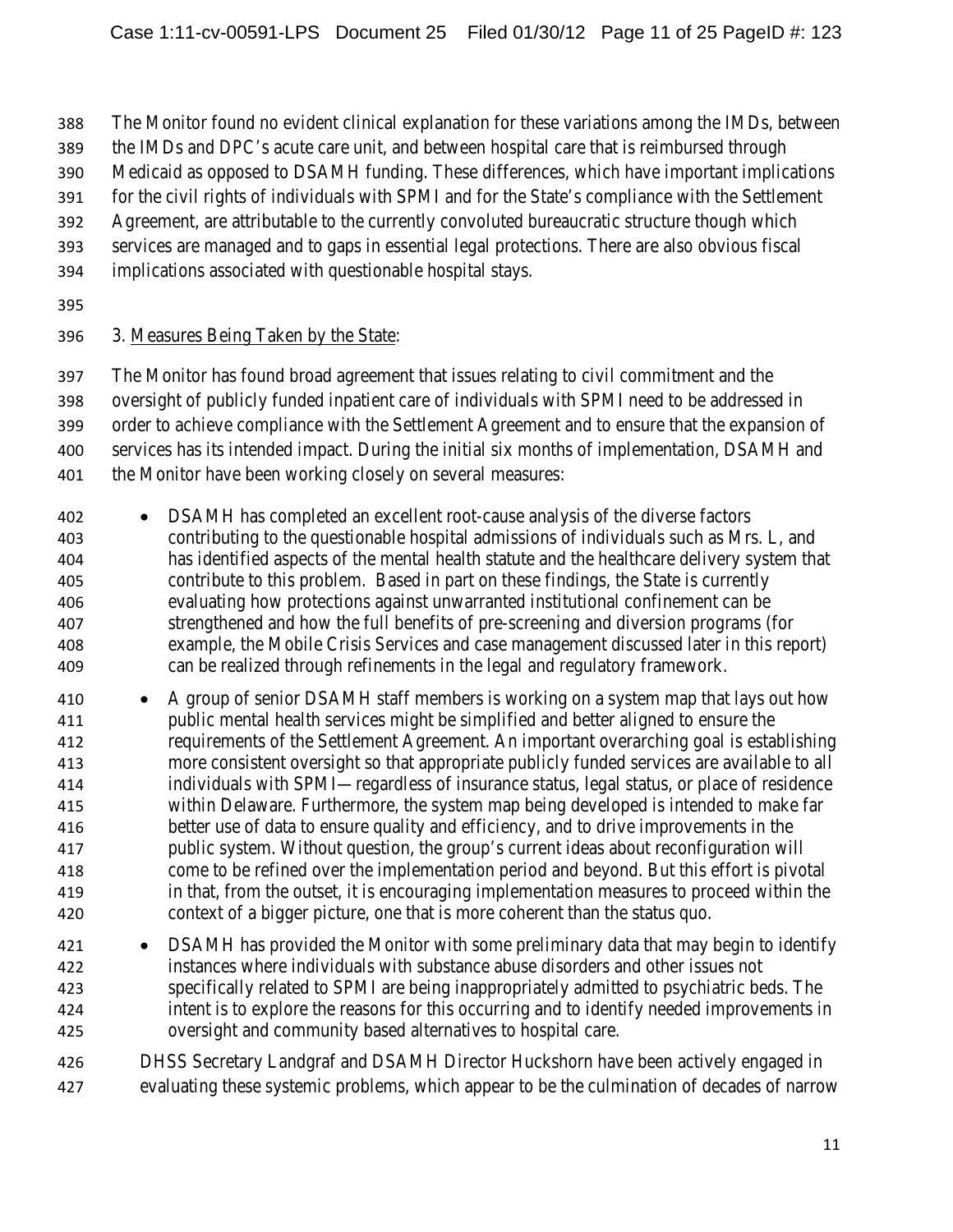or shortsighted policymaking. Moving forward, their plan is to promote some critically

- needed changes in the structure of services for people with SPMI, the oversight of these
- services, and processes to safeguard the rights of individuals served in public mental health
- programs.
- 

## **Recommendations:**

 These efforts by the State are commendable because, in the Monitor's opinion, they contribute to the establishment of a solid foundation for sustainable reforms and continuous improvement during and beyond the Settlement Agreement. Instead of attempting to embed the Settlement 437 Agreement requirements within current practices, they reflect an openness by DHSS and DSAMH to attacking what have been some longstanding operational challenges. As of this writing, these initiatives represent works in progress, but there are some actions that the Monitor strongly recommends be pursued in the immediate term:

- 441 1. The State should move as quickly as possible to introduce a comprehensive set of reforms—programmatic, administrative and legal—that will reduce the unwarranted institutionalization of Delawareans with SPMI and will make far better use of public resources that are now invested in late-stage interventions and preventable hospital care. There is an urgent need to introduce these reforms, above all to uphold the essential civil rights of individuals with SPMI who are served by public systems. Beyond this, it is also critical that the new and expanded programs that are being phased in per the Settlement Agreement are embedded in a coherent, accountable system that is clearly oriented toward recovery and community integration.
- 2. As is feasible within the context of the existing mental health statute, the State should immediately provide guidance to the Courts, attorneys representing the State in commitment actions, and other advocates requiring that petitions for civil commitment— whether inpatient or outpatient—and 24-hour holds be supported by specific information relating to the presence of a serious mental illness, imminent danger to self or others, and the absence of less restrictive alternatives.
- 3. The EEU should be expanded and established as the statewide vehicle for managing publicly funded inpatient and outpatient services for all Delawareans with SPMI, and regardless of whether services are funded through DSAMH, Medicaid or another public program. Centralizing oversight in this way will:
- a. Allow a straightforward, understandable, consistent and accountable process for ensuring that the full array of services and supports is available to all individuals with SPMI according to individual needs;
- b. Allow creation of a central data base to track the utilization, effectiveness and changing needs relating to the services and supports that will fulfill the requirements of the Settlement Agreement;
- c. Position the State to make far more informed projections as to future service needs, particularly with regard to housing, emergency services and early intervention;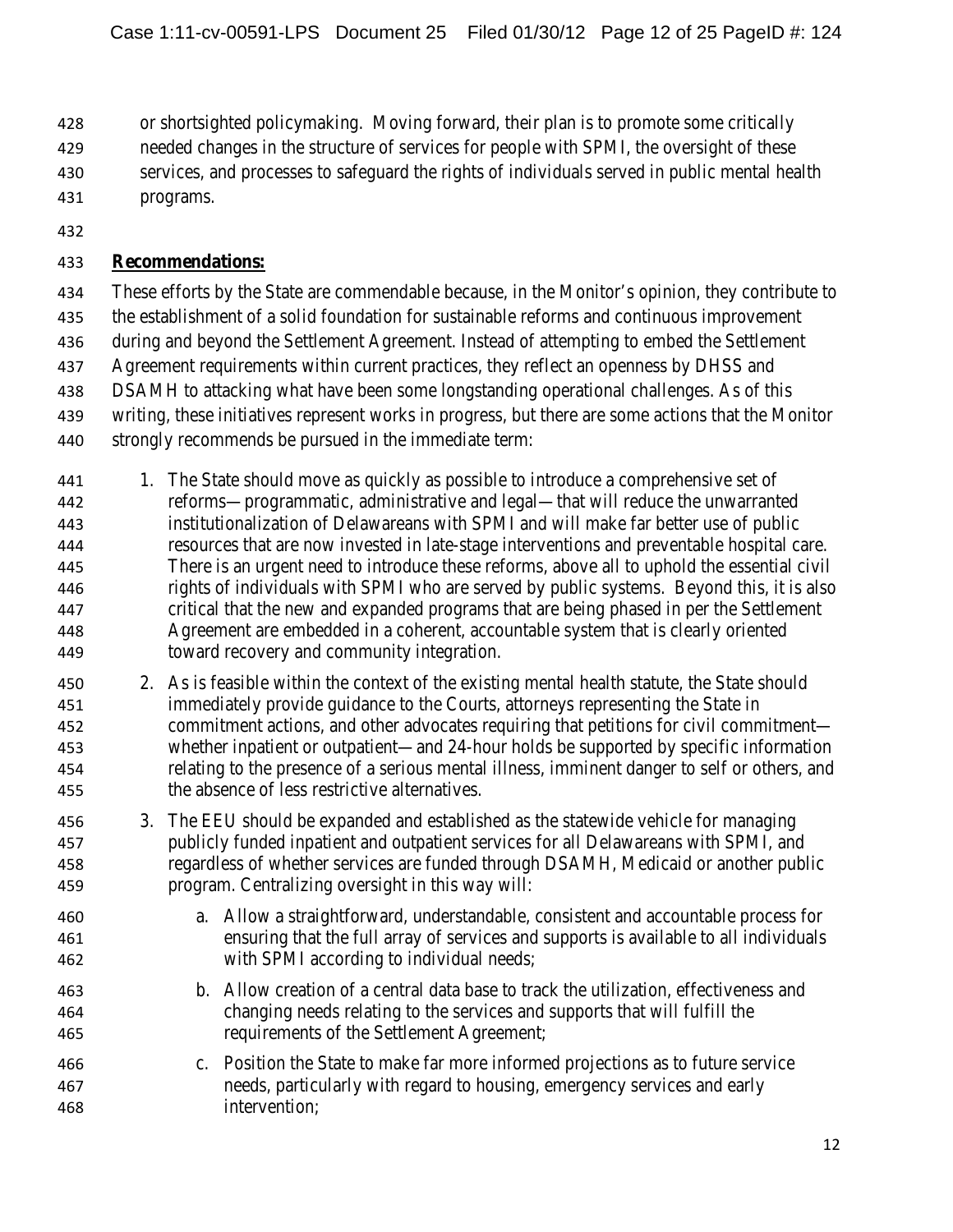| 469<br>470<br>471<br>472                      |    | d. Improve management of the various public resources allocated for services to<br>Delawareans with SPMI by reducing expenditures for unnecessary<br>hospitalizations and other high-end services and enabling a better understanding<br>of the impact of investments in timely, effective community services; and                                                                                                                                                                                                                                                                                          |
|-----------------------------------------------|----|-------------------------------------------------------------------------------------------------------------------------------------------------------------------------------------------------------------------------------------------------------------------------------------------------------------------------------------------------------------------------------------------------------------------------------------------------------------------------------------------------------------------------------------------------------------------------------------------------------------|
| 473<br>474                                    |    | Significantly improve monitoring to ensure that individuals with SPMI are being<br>e.<br>served in the least-restrictive, most integrated settings appropriate to their needs.                                                                                                                                                                                                                                                                                                                                                                                                                              |
| 475<br>476<br>477<br>478<br>479               |    | 4. When hospital treatment is indicated, DSAMH should encourage that this be carried out<br>on a voluntary basis and should no longer restrict payment only to involuntary<br>admissions. This measure should be accompanied by enhanced oversight by the EEU to<br>ensure that hospital admissions are appropriate and that lengths-of-stays are clinically<br>justified.                                                                                                                                                                                                                                  |
| 480<br>481<br>482<br>483<br>484<br>485<br>486 |    | 5. The State should immediately fund DSAMH's needs to staff positions within the EEU.<br>As the EEU assumes broader responsibilities in utilization management, the need for<br>further expansion of the EEU to fulfill the requirements of the Settlement Agreement<br>should be examined periodically. The State's most recent report to the Monitor on this<br>issue is the same as it has been for some time already, that approval of these positions is<br>"in process." For all of the reasons detailed above, the Monitor strongly recommends<br>that needed EEU positions be filled without delay. |
| 487<br>488<br>489<br>490<br>491<br>492        | 6. | The State should immediately expand the EEU's oversight to include ongoing on-site<br>reviews at DPC and the IMDs. Not only will such oversight further the State's<br>compliance with the Settlement Agreement, but it will also better ensure that unnecessary<br>inpatient expenses are not incurred. Although this may require further expansions in the<br>level of EEU staffing, it is probable that the efficiencies achieved through improved<br>monitoring will substantially offset additional costs.                                                                                             |
| 493<br>494<br>495<br>496                      |    | 7. In collaboration with the Monitor, the State should immediately begin analyses of<br>inappropriate admissions to DPC and the IMDs. To further this effort, DSAMH should<br>instruct hospitals to flag admissions where the need for inpatient psychiatric care is<br>questionable.                                                                                                                                                                                                                                                                                                                       |
| 497<br>498<br>499<br>500<br>501               |    | 8. In collaboration with the Monitor, the State should initiate a study of hospital emergency<br>departments and how they deal with individuals who have substance abuse disorders and<br>who do not have justifiable co-existing diagnoses of SPMI. The focus should be on<br>developing a system of care that appropriately addresses their needs and that rectifies the<br>current misuse of public psychiatric beds.                                                                                                                                                                                    |
| 502<br>503<br>504<br>505<br>506<br>507        | 9. | The State should quickly expand its mobile crisis capacity statewide and make this<br>service available to hospital emergency departments to provide assessments and referrals<br>as an alternative to the 24-hour emergency holds resulting in psychiatric inpatient<br>admissions. DSAMH recently informed the Monitor that additional positions for mobile<br>crisis services have been approved. The Division should make it a priority to fill these<br>positions and expand this critically important service.                                                                                        |
| 508                                           |    |                                                                                                                                                                                                                                                                                                                                                                                                                                                                                                                                                                                                             |
| 509                                           |    |                                                                                                                                                                                                                                                                                                                                                                                                                                                                                                                                                                                                             |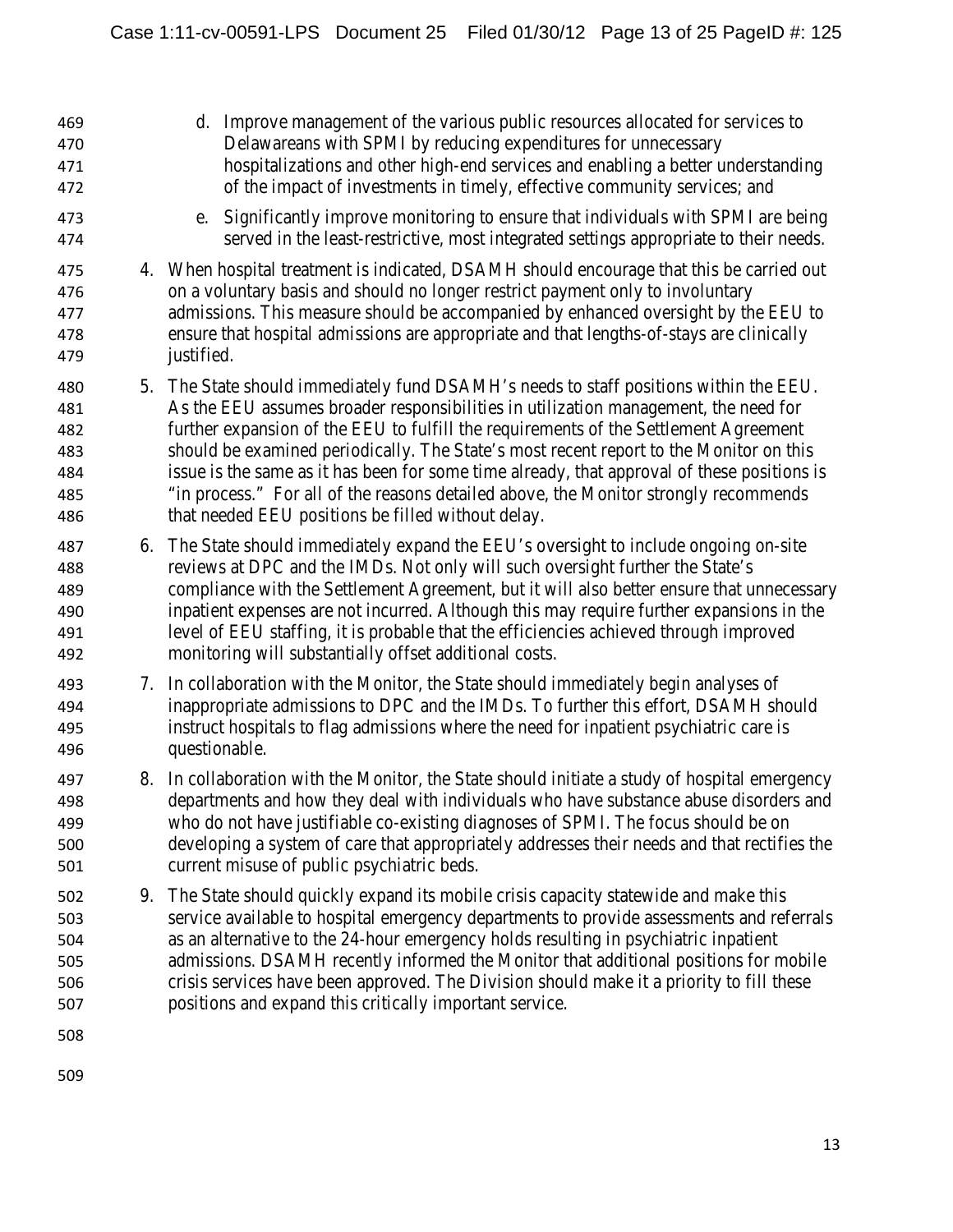### **IV. Progress On Specific Provisions**

#### **A. Explanation of Ratings**

 In this section, the Monitor presents brief summaries of the State's progress to fulfill specific provisions of the Settlement Agreement, particularly those with defined target dates. While few of the Settlement Agreement's target dates actually fall within the start-up period covered by this report, there are many instances where the State has begun phase-ins or is otherwise taking preparatory measures in anticipation of meeting goals that are set for the year 2012. For each goal with a target date that falls within this reporting period, the Monitor has made a determination as to whether the State is in "Substantial Compliance," "Partial Compliance," or "Noncompliance" (Section VI.B.3.g defines these ratings.). Four of the provisions discussed in 520 this report (III.I.1, IV.B1, IV.B.2 & IV.B.3) relate to discrete, one-time activities to be completed

within this period and that have the potential for achieving "Substantial Compliance." Other

activities reflect what will be ongoing processes or interim steps toward long-range goals. For

these, a rating of "Substantial Compliance" cannot yet be achieved; a rating of "Partial

Compliance" may indicate that the State is making the progress that is attainable at this stage.

| 526 |  | <b>B.</b> Evaluations of Compliance |  |  |
|-----|--|-------------------------------------|--|--|
|     |  |                                     |  |  |

## 1. Provisions with Target Dates in This Reporting Period:

 The following four provisions have target dates for activities that were to be accomplished within the initial six-month implantation period:

 III.A.1 *Crisis Hotline: By January 1, 2012 the State will develop and make available a crisis line for use 24 hours per day, 7 days per week.*

 **Substantial Compliance.** The Crisis Hotline is in place and is operational around the clock. The Monitor has tested the Hotline on several occasions at different times of day; the call was promptly answered each time.

## IV.B.1 *Implementation of Transition Assessments and Placement: Within 30 days of the signing of the agreement the State will re-assess all individuals currently in institutional settings.*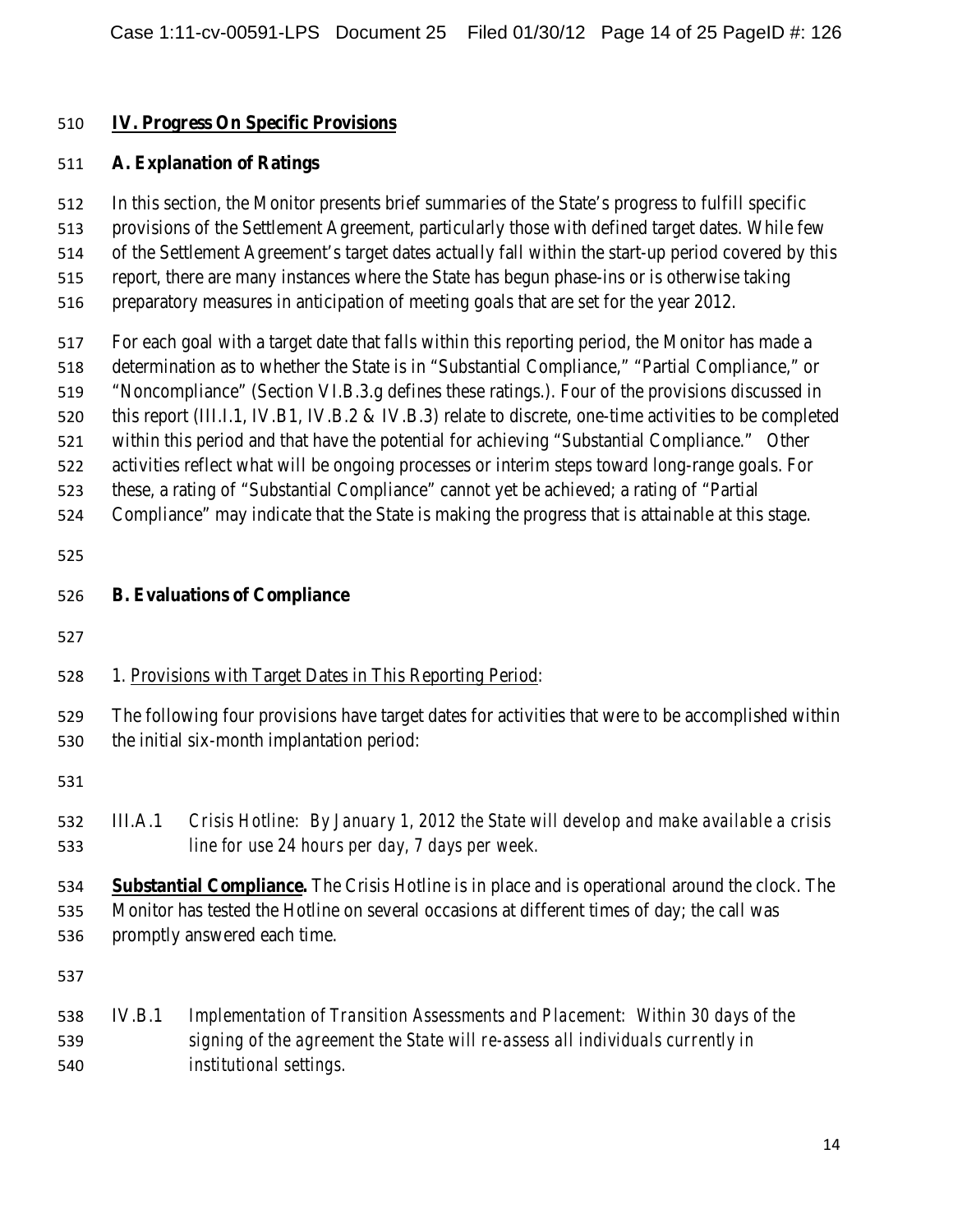**Partial Compliance.** During this reporting period, the State has concentrated on the

- approximately 75 individuals in DPC—most of whom with long institutional histories—who
- have been identified as appropriate for discharge to community settings. These individuals tend
- to have complex psychiatric and medical issues that have heretofore been seen as barriers to
- discharge. Virtually all of them are in need of housing and ongoing intensive supports. These
- individuals have been reassessed by DPC and community providers, consistent with the
- Settlement Agreement and with consideration of how enhanced community services can promote
- integration. Progress and barriers relating to the discharge of these individuals, and deliberations
- about how integrated living arrangements can be achieved, are occurring through the central
- specialized transition team, "Barrier Busters." (see IV.B.3).
- The Monitor has also found that assessments and discharges of other clients at DPC, including
- individuals being treated on the acute care units, are not adequately reflective of the requirements
- of the Settlement Agreement. Based on a review of records, discharge data and meetings with
- staff members, practices appear to be pretty much "business as usual" and do not include the
- analyses discussed above. A surprising number of individuals have continued to be identified as
- appropriate for group homes or even shelters without an evident evaluation of what services and
- supports could make more stable, integrated living arrangements viable.
- Similarly, assessments of individuals with SPMI who are in IMDs are apparently occurring as
- they had been, without obvious changes attendant to the requirements of the Settlement
- Agreement. Presently, DSAMH has little oversight responsibility in these settings. If the State is
- to ensure that all individuals with SPMI served in IMDs receive appropriate assessments and
- benefits per the Settlement Agreement, it will be necessary for the State to centralize
- responsibility, as is discussed above in Section II.
- Two important factors justify a finding of "Partial Compliance:"
- Assessments that are consistent with the requirements of the Settlement Agreement constitute a significant culture change among hospital staff and community providers. Members of the "Barrier Busters" transition teams are demonstrating palpable changes in the right direction. Community providers are working closely with individuals who are receiving long-term care at DPC, and at Barrier Busters meetings hospital staff and community providers engage in regular—sometimes spirited—discussions of assessed needs and how challenges to integrated community living can be overcome. Though still evolving, these teams represent a significant positive accomplishment in evaluating individuals with SPMI and devising plans for community living.
- 574 There is no standard instrument that the State can turn to as a protocol for assessing individuals with SPMI that (as required by the Settlement Agreement) is grounded in assumption that individuals can live in integrated settings if sufficient supports and services are made available. Most existing models are clinically-oriented or do not culminate in a specific list of services and supports that can promote integration. In the Monitor's early discussions of this issue with DSAMH leadership, it became apparent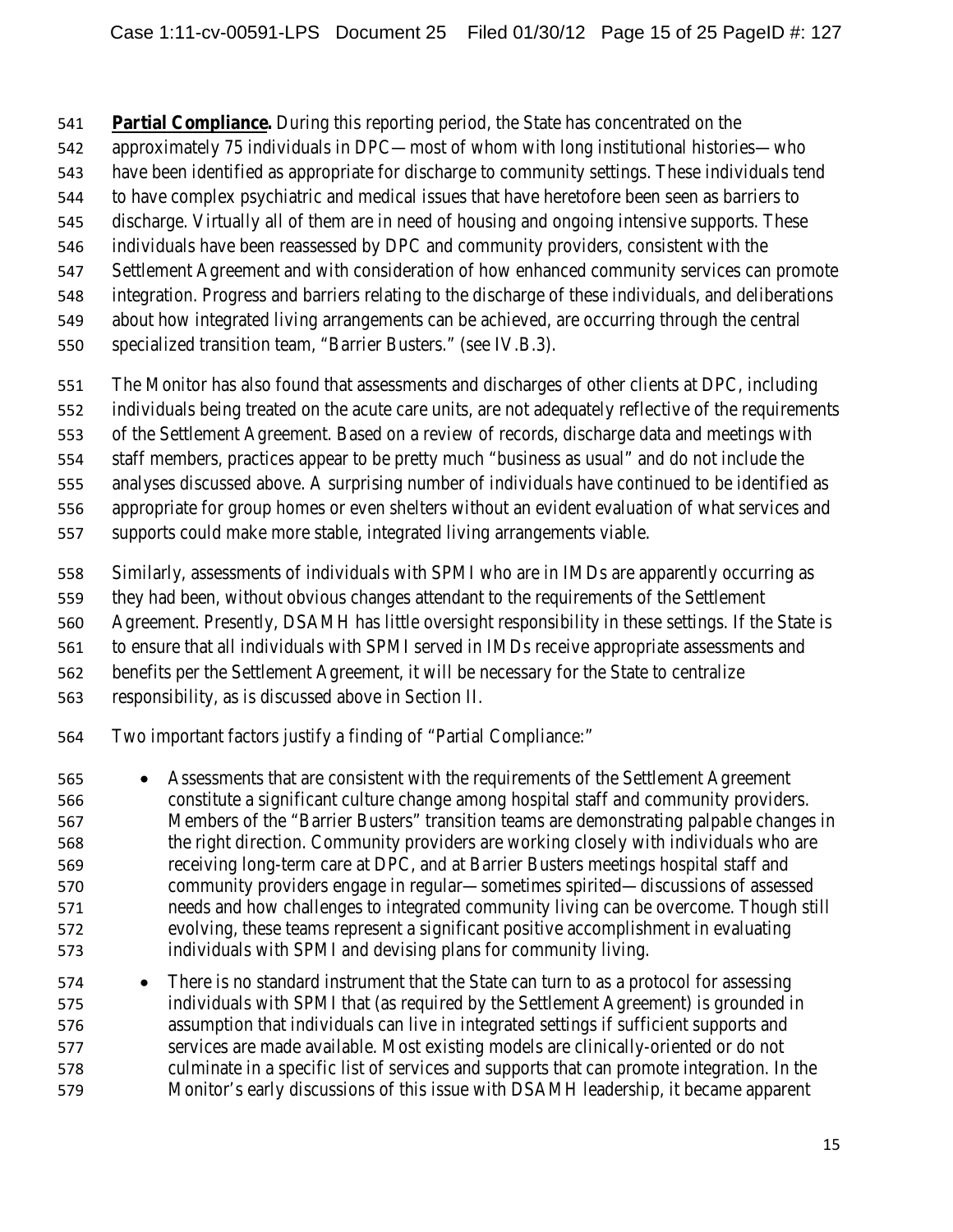that such an assessment tool could structure thinking by hospital and community providers and help cultivate the new approaches to evaluation and services that are required to achieve compliance. Furthermore, such an assessment tool could be designed to facilitate appraisals of the impact of services, quality monitoring and an understanding of unmet service needs on individual and aggregate levels. DSAMH has moved forward with this idea, engaging consumers and community providers to draft the "Delaware Uniform Assessment." Consistent with the requirements of the Settlement Agreement, 587 this tool is person-centered and seeks to identify the specific day-to-day supports— conventional and otherwise—that will enable the individual to live in an integrated setting of his/her choice. Tentatively, DSAMH intends is to pilot this instrument within DPC early in 2012 and, with refinements, to roll it out to other settings.

The Monitor considers these to be very important accomplishments.

#### **Recommendations:**

- 1. In consultation with the Monitor, DSAMH should immediately develop a process whereby any individual who is hospitalized in DPC and whose team recommends a discharge disposition *other* than supported housing (as defined in the Settlement Agreement) or independent living undergoes an administrative review. This process should be implemented immediately upon being finalized.
- 2. Within 60 days of implanting the above recommendation, the State should implement a parallel process, whereby it reviews all instances where inpatients of IMDs with public funding are being considered for discharge to a non-integrated setting.
- 3. DSAMH should proceed as planned to pilot its assessment protocol within DPC, and should develop a timetable to evaluate the utility of this instrument and to apply it system-wide.
- 
- IV.B.2. *Within 60 days of the signing of the agreement the State will make operational transition teams including community provider and peer representatives.*

 **Partial Compliance.** As is discussed immediately above, transition teams are operational with regard to the population targeted by Barrier Busters. Elsewhere in DPC, there is at least a

nominal assignment of a community representative for each individual, in some instances a

- Targeted Case Manager ("TCM"). As things now stand, there is a lack of appropriate oversight
- to ensure that all individuals are assigned a community representative in a timely way or that the
- community representative participates in team meetings. In some instances, clients at DPC have
- co-occurring developmental or intellectual disabilities. The Monitor has learned that
- participation in transition planning by representatives of the State's Division of Developmental
- Disability Services ("DDDS") has been a chronic problem for such individuals. Furthermore,
- depending upon where an individual lives in the state, the assigned TCM may, or may not, be
- involved in the provision of services post-discharge. As TCM is brought to scale statewide, it is
- anticipated that the latter issue will be addressed.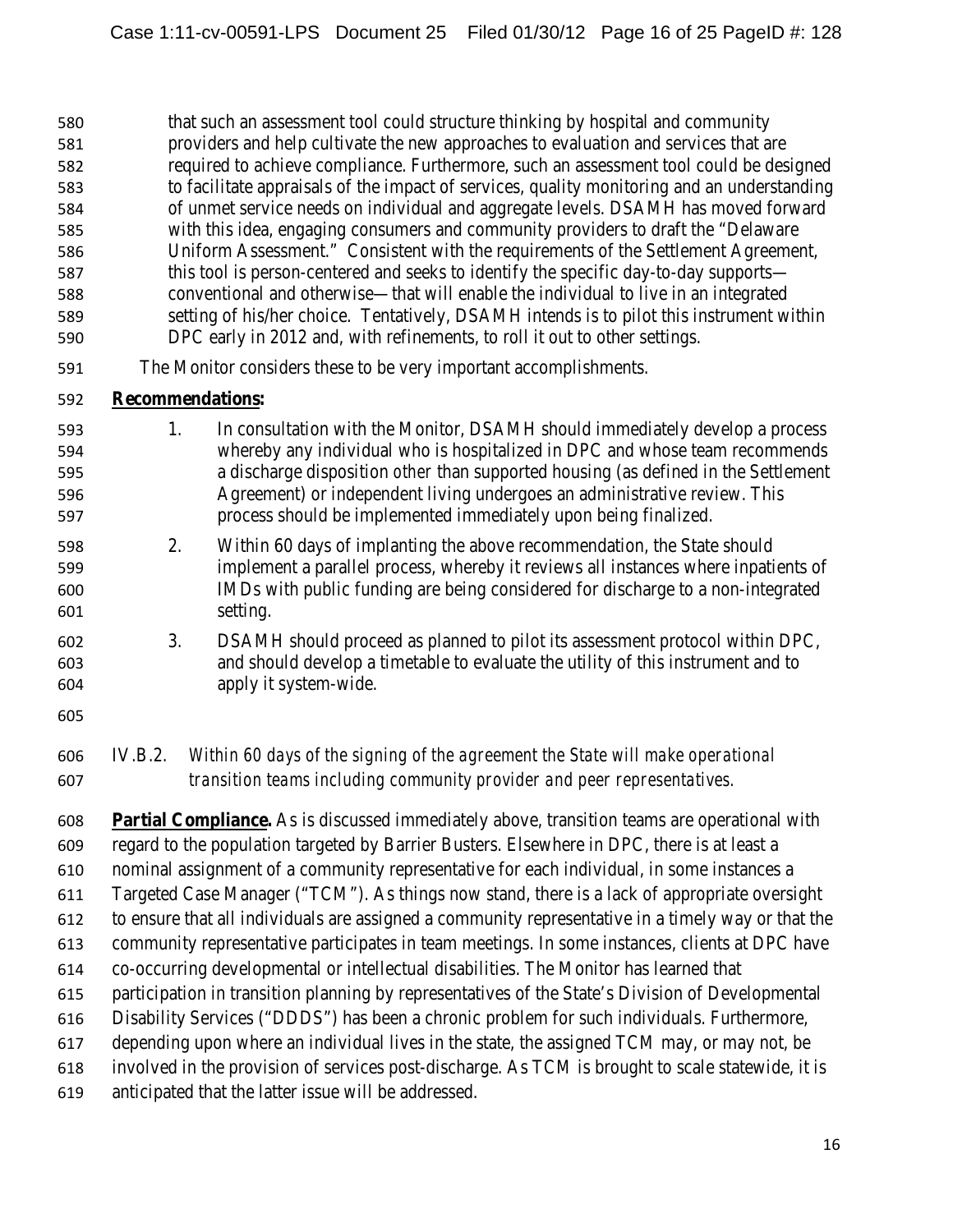In IMDs, there is sometimes involvement by a community provider in discharge planning,

- depending upon whether an individual is active with a CCCP and whether efforts are made to
- include the provider in treatment planning. Implementation of DSAMH's plans for statewide
- TCM should bring about improvements, but currently there is no mechanism for oversight.
- Further, there are other issues that speak to the need for the centralized management process and
- oversight by DSAMH's EEU, discussed above (e.g., as things now stand, DSAMH does not even
- know of voluntary admissions to IMDs that are being covered by Medicaid).

 **Recommendation:** DSAMH should immediately begin random reviews of individuals within DPC and the IMDs to assure that transition teams are operational per the requirements of the Settlement Agreement. Data from these reviews should inform training needs and the

- development of a single oversight process relating to all publicly funded admissions.
- 

# IV.B.3. *Within 60 days of the signing of the agreement the State will make operational a central specialized transition team including community provider and peer representatives.*

 **Partial Compliance.** As is discussed above, Barrier Busters is the centralized transition team. Meetings occur weekly, alternating between providers in the northern and southern areas of the state. Participants include representatives from the CCCPs, DPC administrative and clinical staff, and consumers.

# 2. Provisions With Upcoming Target Dates or Without Fixed Target Dates:

The provisions discussed below either have target dates for achievement during the coming six-

month review period (generally, July 1, 2012) or else reflect requirements that are not associated

with fixed target dates, but that have significant activities to be reported. Where a compliance

 rating is applicable, the highest possible rating that can be attained at this point is "Partial Compliance."

# II.B.1-2 Target Population: The Settlement Agreement requires the development of a "Target Population List," as follows: *1. The target population for the community services described in this section is the subset of the individuals who have serious and persistent mental illness (SPMI) who are at the highest risk of unnecessary institutionalization. SPMI is a diagnosable mental, behavioral, or emotional disorder of sufficient duration to meet diagnostic criteria and has been manifest in the last year, has resulted in*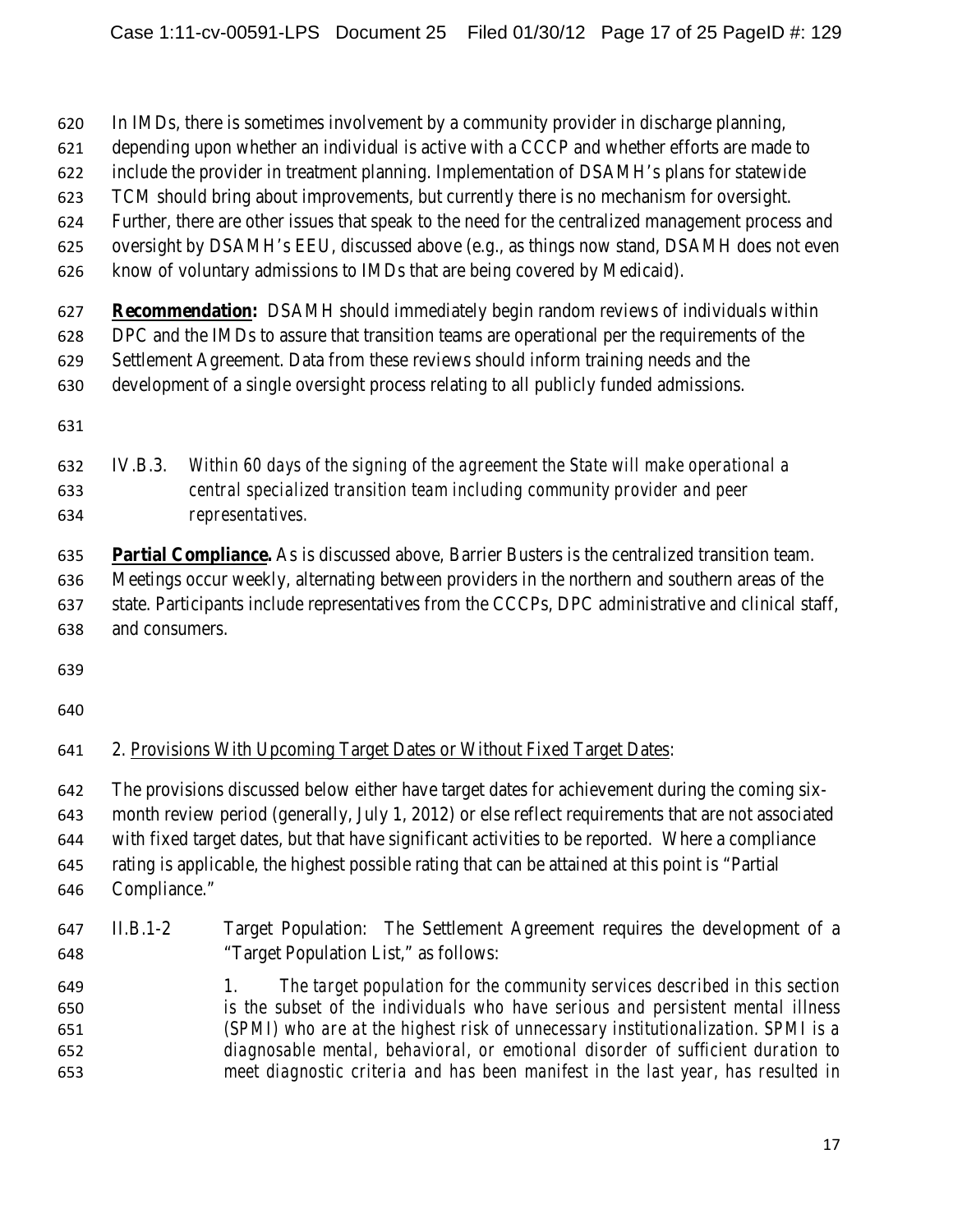| 654               | functional impairment which substantially interferes with or limits one or more                                                                                                  |
|-------------------|----------------------------------------------------------------------------------------------------------------------------------------------------------------------------------|
| 655               | major life activities, and has episodic, recurrent, or persistent features.                                                                                                      |
| 656<br>657<br>658 | 2.<br>Priority for receipt of services will be given to the following individuals<br>within the target population due to their high risk of unnecessary<br>institutionalization: |
| 659               | a. People who are currently at Delaware Psychiatric Center, including those on                                                                                                   |
| 660               | forensic status for whom the relevant court approves community placement;                                                                                                        |
| 661               | b. People who have been discharged from Delaware Psychiatric Center within                                                                                                       |
| 662               | the last two years and who meet any of the criteria below;                                                                                                                       |
| 663               | c. People who are, or have been, admitted to private institutions for mental                                                                                                     |
| 664               | disease ("IMDs") in the last two years;                                                                                                                                          |
| 665               | d. People with SPMI who have had an emergency room visit in the last year, due                                                                                                   |
| 666               | to mental illness or substance abuse;                                                                                                                                            |
| 667               | e. People with SPMI who have been arrested, incarcerated, or had other                                                                                                           |
| 668               | encounters with the criminal justice system in the last year due to conduct                                                                                                      |
| 669               | related to their serious mental illness; or                                                                                                                                      |
| 670               | f. People with SPMI who have been homeless for one full year or have had four                                                                                                    |
| 671               | or more episodes of homelessness in the last three years                                                                                                                         |

 **Partial Compliance.** Key to meaningfully implementing virtually all of the provisions of the Settlement Agreement is information based on the size, composition and needs of the Target Population. DSAMH has some significant challenges associated with its internal data systems, but through its EEU and other vehicles, it has ready access to information about individuals within or discharged from DPC (II.B.2.a-b) and the subset of individuals treated in IMDs with DSAMH funding if they were admitted involuntarily (II.B.2.c). Information relating to individuals with SPMI who were admitted to IMDs on a voluntarily basis and whose care was covered by Medicaid or Medicare has not been regularly accessible by DSAMH. Likewise, information relating to people with SPMI seen in emergency rooms (II.B.2.d), involved with criminal justice (II.B.2.e), or who are homeless (II.B.2.f) has not generally been available to DSAMH unless there has been a specific referral for services.

 As is the case nationwide, electronic information within Delaware's various public systems is siloed and not formatted in a way that permits interdepartmental sharing or easy consolidation into the Targeted Population List required in the Settlement Agreement. The State has launched a cross-department information sharing initiative relating to reentry from criminal justice ("I- ADAPT"), which may ultimately provide a format for monitoring service plans across systems. To meet the immediate requirements of the Settlement Agreement, DSAMH has had to find innovative means of accessing information from other state systems while at the same time preserving the confidentiality of the people it serves. This has been a bureaucratically daunting task, but the Division's success during its first six months of implementing this Settlement Agreement is impressive, and may be instructive for *Olmstead* activities in other localities.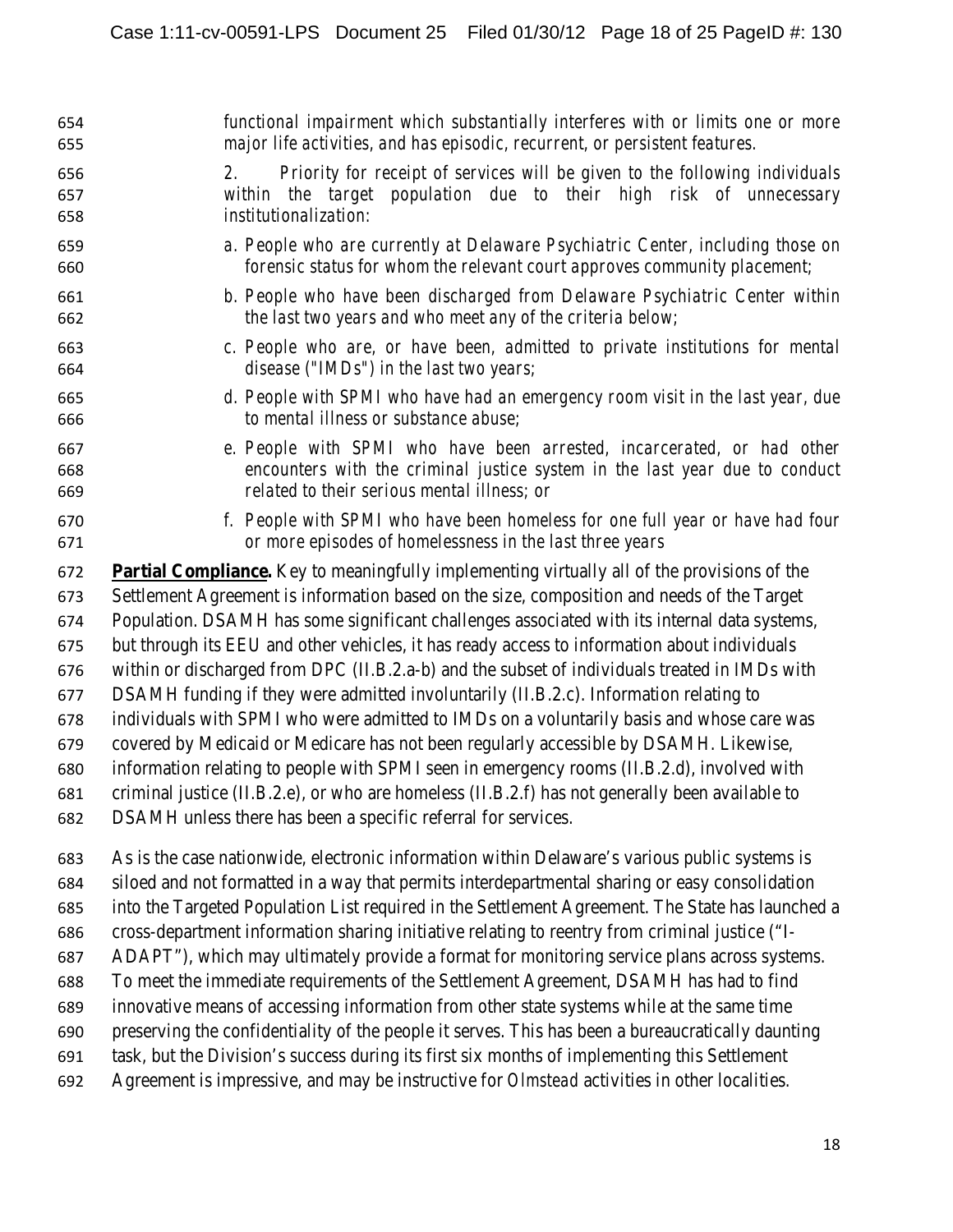DSAMH has negotiated access to the State's homelessness data base, the Homelessness

Management Information System ("HMIS") and to the Delaware Criminal Justice Information

System ("DELJIS"), which has timely data relating to arrest and incarceration. In both instances,

the Division is positioning itself to be able to gather information about individuals known to

 have serious mental illnesses by providers in other State's bureaucracies. Further, DSAMH will be able to determine if individuals it is already serving meet additional criteria for prioritization

under the Settlement Agreement under paragraphs II.B.2.e or II.B.2.f. To secure information

about voluntary publicly funded admissions to IMDs and emergency room visits, DSAMH has

been working with the State's Medicaid agency to run relevant encounter data against a listing of

diagnostic codes reflecting SPMI.

 While the elements of Target Population List are not yet fully in place, during this initial implementation period DSAMH has done a commendable job of navigating bureaucratic hurdles to create an integrated database that will meet the requirements of the Settlement Agreement and guide service delivery and planning. As was referenced in the Introduction section, DSAMH and DHSS have achieved this during a period when state systems as a whole are already under stress and when requests for new information and participation in additional meetings (relating to the

Settlement Agreement) may be particularly challenging. Nevertheless, as of this writing, the

 State's concerted effort has resulted in the identification of approximately 5,000 Delawareans who meet priority criteria. This information has been consolidated into a single database of

unduplicated names. To test the validity of the list, the Monitor gathered names of individuals

that providers knew to be homeless or treated in hospital emergency rooms for mental health

crises. The Monitor spot-checked a subset against the State's Targeted Population List; in all

 III.B.1 *Mobile Crisis Services: By July 1, 2012 the State will make operational a sufficient number of mobile crisis teams such that a team responds to a person in crisis anywhere in the state within one hour.*

 **Partial Compliance**. Mobile Crisis Services are now operational in the northern part of Delaware and are working effectively, given current capacities. DSAMH has defined additional staffing and personnel changes that will be required to achieve compliance with this provision and is preparing to extend these services statewide. DSAMH is planning to establish data protocols that will enable it to monitor whether the response time of Mobile Crisis Services is consistent with the one-hour standard and, as may be applicable, to make program adjustments accordingly. Within the coming six months, DSAMH will need to ensure that there is a one-hour maximum Mobile Crisis response statewide.

 **Recommendation:** The Monitor believes that DSAMH has the capacity to rapidly bring its Mobile Crisis Services to scale once staffing positions are approved. These services are not only

instances examined, these names appeared on the State's list.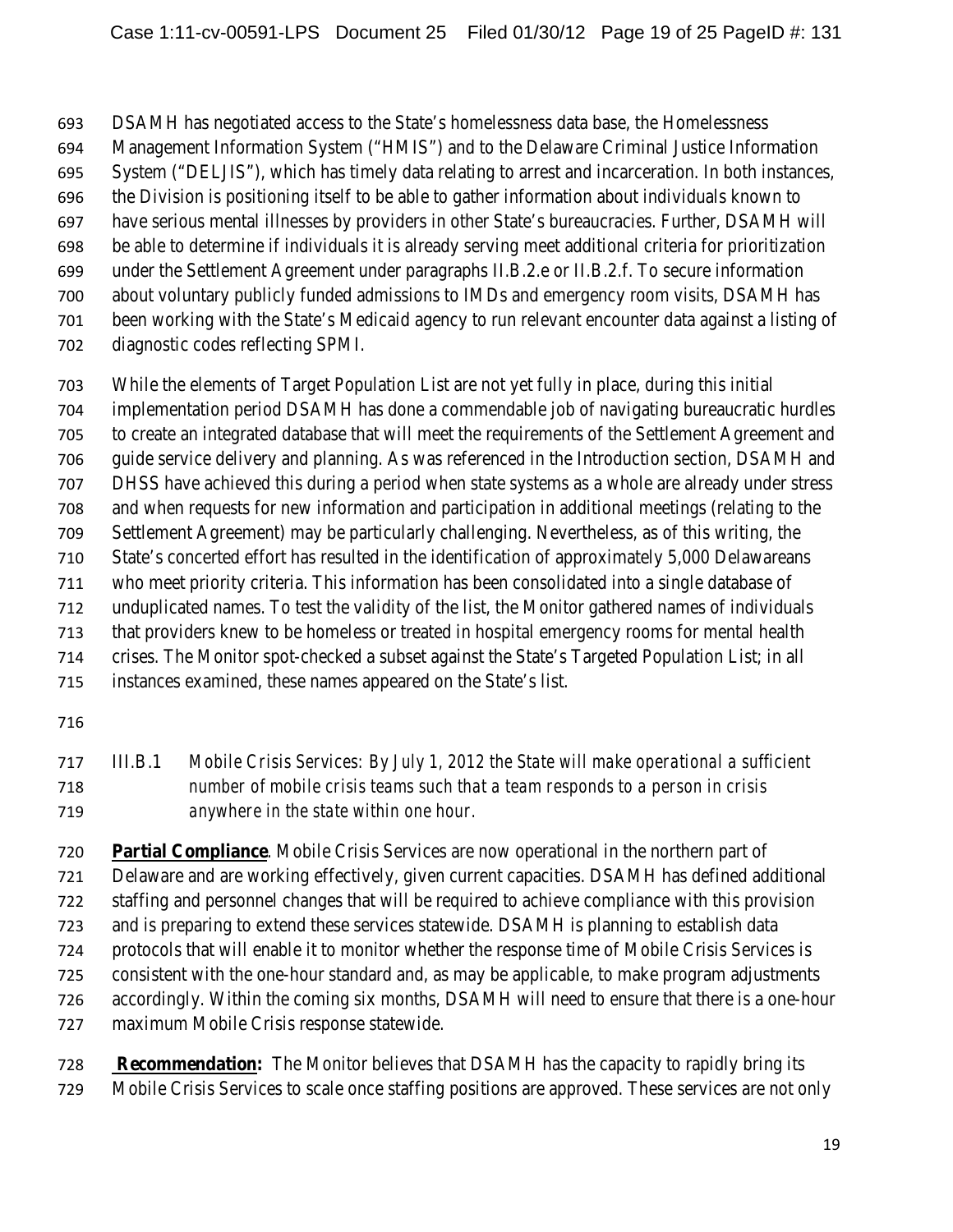critical to address mental health emergencies, but as is discussed elsewhere in this report, can also play a key and urgently needed role in preadmission screening and diversion within hospital emergency departments. For these reasons, the Monitor strongly recommends that the State accelerate measures to implement this provision.

| 735 | III.C.1 | Crisis Walk-in Centers: In addition to the crisis walk-in center in New Castle County    |
|-----|---------|------------------------------------------------------------------------------------------|
| 736 |         | serving the northern region of the State, by July 1, 2012, the State will make best      |
| 737 |         | efforts to make operational one crisis walk-in center in Ellendale to serve the southern |
| 738 |         | region of the State. The crisis center in Ellendale shall be operational no later than   |
| 739 |         | September 1, 2012.                                                                       |

 **Partial Compliance**. The Monitor has had an opportunity to visit the one operational Crisis Walk-in Center, "CAPES" in New Castle County, to interview several informants about the nature and effectiveness of this program, and to review data and case records that are reflective of their impact. By all accounts, this is an effective service model and an important community resource that represents collaboration in direct services by DSAMH staff with private providers that operate under contract with the Division. Based on the State's activities with respect to this provision, it is anticipated that the required expansion to the southern regions of Delaware will be met by the target date. Renovations of the Ellendale facility are underway and expected to be completed by June, 2012. DSAMH is now in the process of developing a Request for Proposals ("RFP") that will allow this additional crisis walk-in center to be operational by September. Efforts to develop a crisis center in the southern part of the State appear to be moving along well.

 III.D.1 *Crisis Stabilization Services By July 1, 2012 the State will ensure that an intensive services provider meets with every individual receiving acute inpatient crisis stabilization services within 24 hours of admission in order to facilitate return to the community with the necessary supports and that all transition planning is completed in accordance with Section IV.*

 **Partial Compliance**. The system reconfigurations that are now being formulated by DSAMH are contemplating this requirement, in part, by immediately assigning individuals a Targeted Case Manager ("TCM") upon entry into the crisis system, regardless of diagnosis. When individuals in crisis are already receiving services, the provider will be immediately contacted and expected to make timely face-to-face contact. Also planned is periodic and consistent oversight by the EEU for individuals whose care is managed by DSAMH; for other individuals with SPMI who are eligible for public services (e.g., via Medicaid), the expanded role of the EEU that is discussed above would provide linkages to needed services, including the expanded services required by the Settlement Agreement. In the immediate term, DSAMH is focusing on DPC, working to ensure that individuals who are admitted to the facility for acute care are linked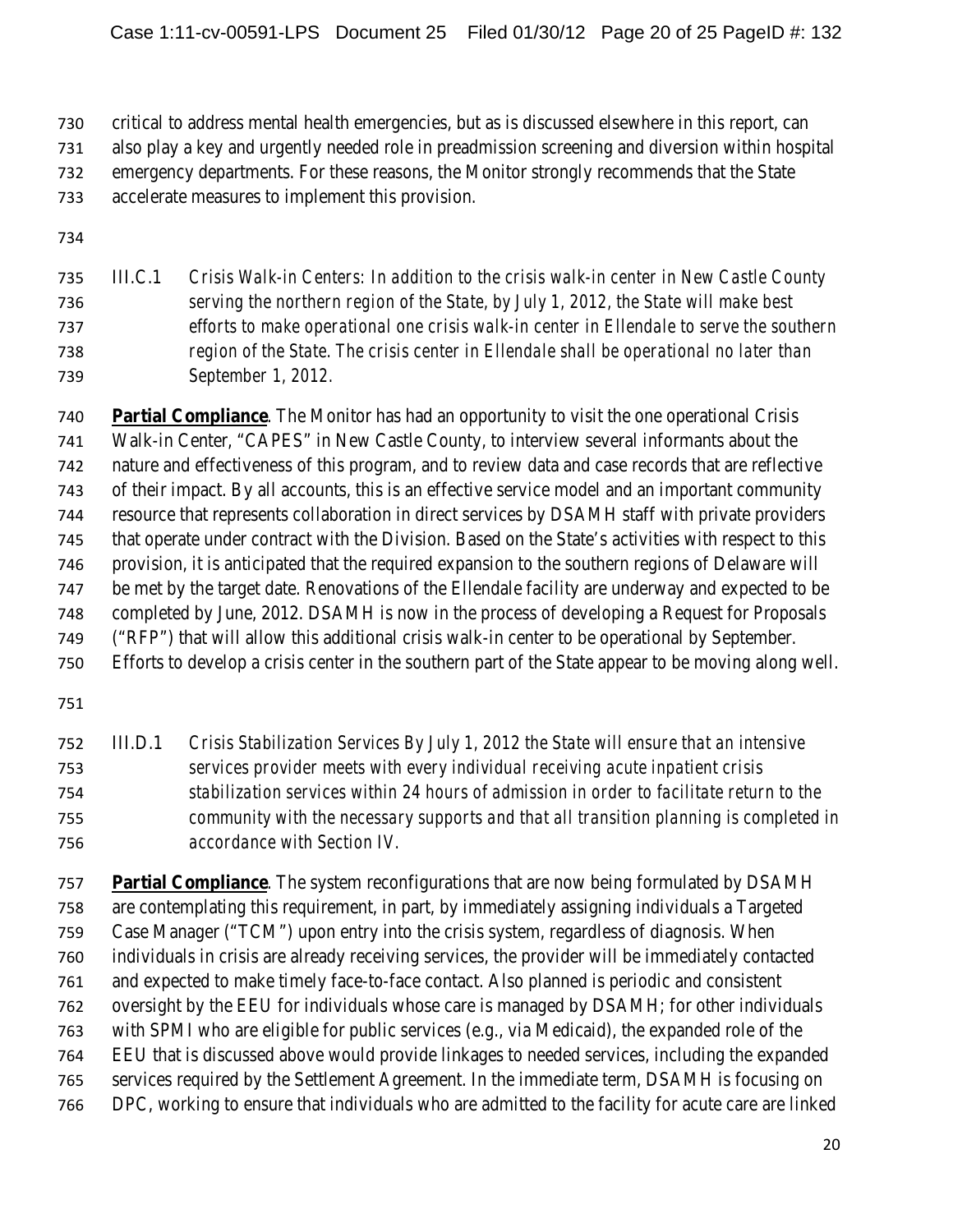to either a TCM or, as applicable, a representative of their CCCP. There are several

- administrative challenges to achieving this goal within DPC, and the DSAMH Director is
- currently working with the facility's new CEO to address these. Because of the complexities of
- the existing service structure, compliance with this provision and appropriate monitoring will be
- far more difficult in the IMDs unless, as recommended above, DSAMH assumes the overall
- management of all individuals with SPMI receiving publicly-funded services. This is an interim
- evaluation of progress with respect to this provision; the Monitor will evaluate the State's status more completely in the one-year report, at which point the Settlement Agreement requires
- system-wide compliance.
- **Recommendation:** To achieve compliance with this provision and to address other issues raised in this report, it is essential that the State consolidate its management of publicly funded psychiatric hospital care, as recommended in Section III of this report
- 

 III.E.1 *Crisis Apartments: By July 1, 2012 the State will make operational two crisis apartments.*

 **Partial Compliance.** Two crisis apartments are already operational in New Castle County. The Monitor plans to visit and evaluate this program during the next review period, at which point the implementation target date will have been reached.

 III.F.1 *Assertive Community Treatment: By July 1, 2012 the State will expand its 8 ACT teams to bring them into fidelity with the Dartmouth model.*

 **Partial Compliance.** In December, 2011, DSAMH issued an RFP for Assertive Community Treatment ("ACT") and Intensive Case Management Services. Contracts awarded in response to this RFP will replace agreements currently in effect with CCCPs and will enhance staffing ratios to comport with the Dartmouth model. The RFP envisions that DSAMH will award contracts for ACT in March, 2012, with projects beginning operations during the period April 1 to July 1, 2012.

 **Comment**: The timely issuance of this and other RFPs referenced in this report is critical to fulfilling the specific requirements of the Settlement Agreement and achieving its important objectives. The Monitor notes that crafting and vetting RFPs for public mental health services is generally a very arduous, protracted endeavor. The quality of the RFPs that have been developed, as well as DHSS's success in expediting bureaucratic processes, affirm the State's commitment to developing an effective community system to support Delawareans with SPMI.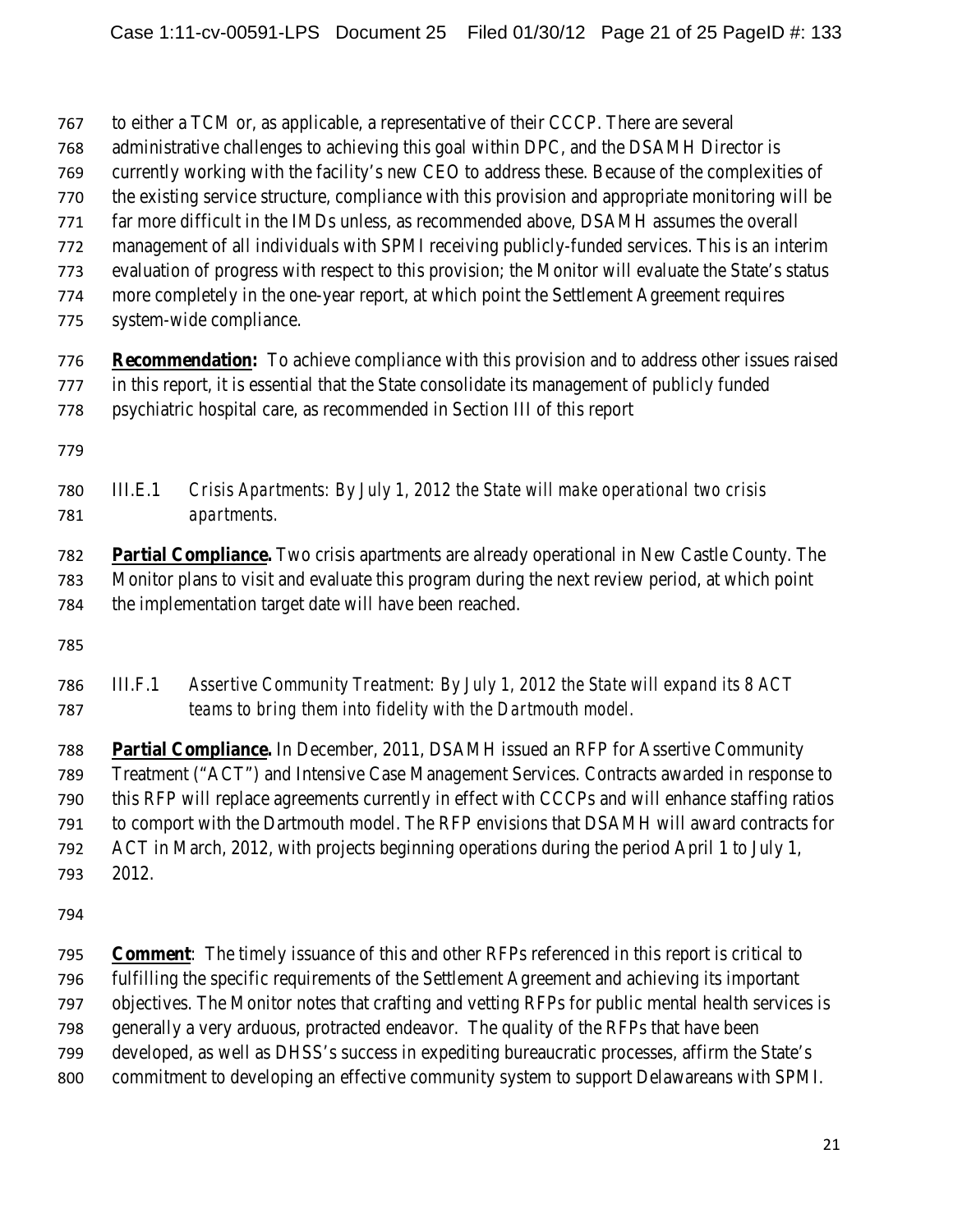## III.G.1 *Intensive Case Management: By July 1, 2012 the State will develop and begin to utilize 3 ICM teams.*

 **Partial Compliance.** The RFP referenced in regard to III.F.1 includes the development of three fidelity-based Intensive Case Management teams, with the same schedule for implementation. Intensive case management will reflect a new service model in the State and may reflect new providers. The Monitor's one-year review will report on the operations of the ICM teams.

- 
- III.H.1 *Case Management: By July 1, 2012 the State will train and begin to utilize 15 case managers.*

 **Partial Compliance.** DSAMH has developed parameters for a new statewide TCM program that is intended to fulfill the requirements of this provision. To ensure that TCM embodies the independence needed to effectively monitor and advocate on behalf of its clients, DSAMH is limiting applicants for this initiative to organizations that do not provide direct client services under other contracts with the Division. The RFP for TCM is expected to be issued by February 816 10, 2012 with implementation to begin in May, 2012. The Monitor will provide a more complete report on the State's progress with respect to this provision in the one-year report.

 III.I.1 *Supported Housing: By July 11, 2011, the State will provide housing vouchers or subsidies and bridge funding to 150 individuals. Pursuant to Part II.E.2.d., this housing shall be exempt from the scattered-site requirement*

 **Partial Compliance.** DSAMH has provided the Monitor with a list of 150 individuals who are currently living in supported housing funded through housing vouchers or DSAMH. Individuals living in these settings receive clinical and other needed community services through CCCPs. The Monitor randomly selected and visited 9 individuals from this list, who are living in three different supported housing venues in New Castle County. These individuals all have SPMI, some with co-occurring disabilities (e.g., one individual is blind and another has an intellectual disability). Two of the sites are what would be considered "ordinary" living arrangements, that is, garden apartment complexes with most units occupied by average individuals and their families. In these sites, supported housing units for people with SPMI are mostly clustered together, with each apartment generally housing two individuals who have their own bedrooms. Housemates are assigned by the CCCP, which has an office on the premises. The third site is a newly remodeled building that was converted specifically to provide supported housing. It has single occupancy units. Many of the residences visited by the Monitor—particularly in the garden apartments—were personalized and the occupants' hobbies and interests were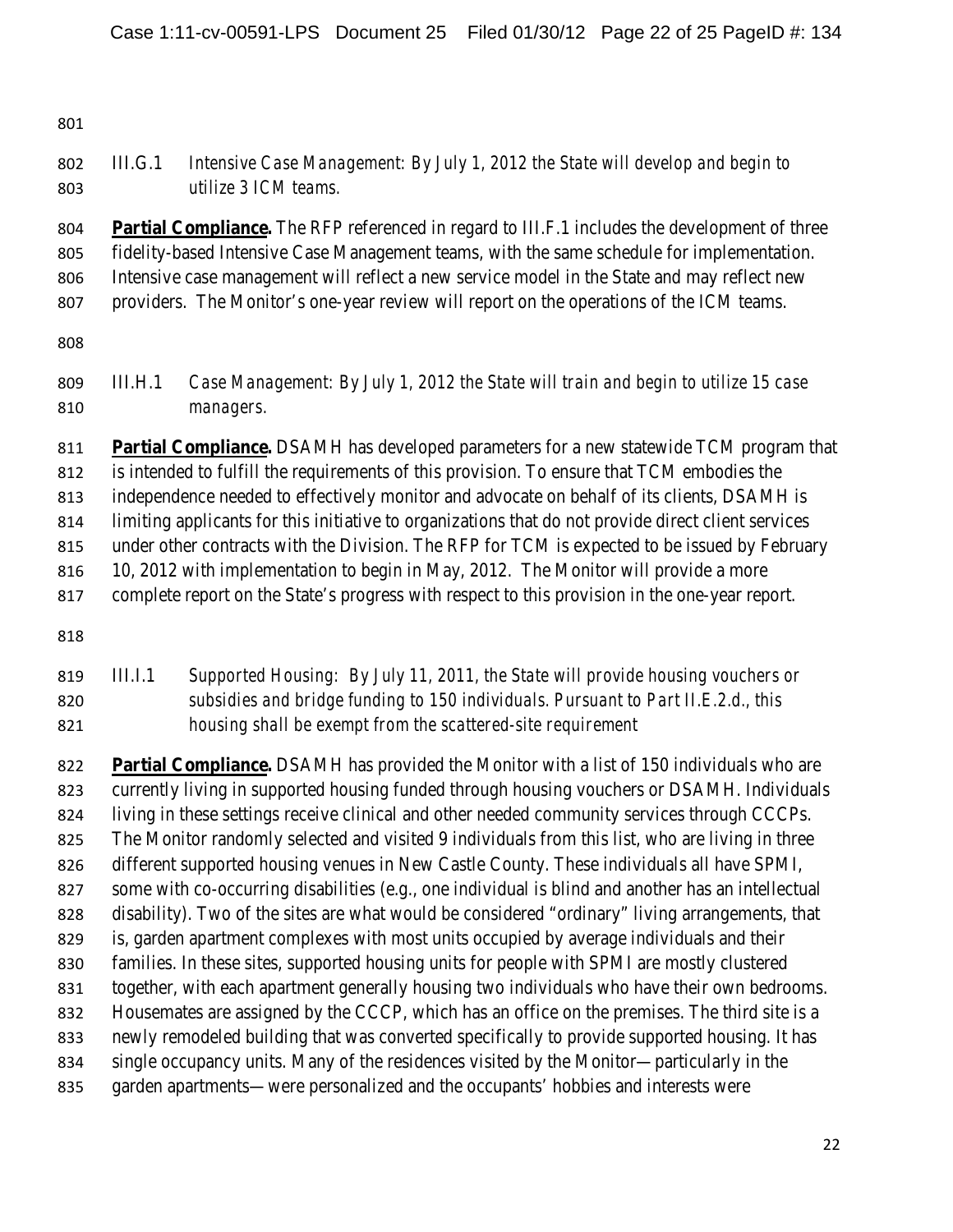immediately evident. Most individuals cook their own meals (some admitted to occasionally getting carryout food).

In summary, the supported housing visited by the Monitor affirms that there already are

- programs in Delaware enabling individuals with significant psychiatric disabilities to live in
- semi-integrated housing and often to assume substantial responsibility for tasks of daily living.
- These site visits affirmed for the Monitor that the development of the more fully integrated
- housing required by Settlement Agreement should be readily achievable.
- 

## III.I.2. *By July 1, 2012 the State will provide housing vouchers or subsidies and bridge funding to a total of 250 individuals.*

 **Partial Compliance.** This provision requires the development of new scattered-site supported housing for 100 additional individuals with SPMI by the target date. At this point, DSAMH has funding that will support development of integrated housing for 25 individuals, plus housing vouchers have been earmarked for an additional 25 individuals. The State will need to make funding available for an additional 50 individuals to meet this provision's requirements. Supported housing that comports with the Settlement Agreement is beginning to be developed, particularly for individuals now at DPC. As it happened, one such individual who had been an inpatient at DPC is now living with supports from the CCCP in her own apartment in one of the complexes discussed in the above section. She lives in a different building within this sprawling development and CCCP staff was very mindful of the fact that this was in compliance with the Settlement Agreement's definition of what constitutes scattered-site, integrated housing (II.E.2.g). The Monitor noted good news on two fronts regarding this individual and the State's start-up efforts relating to this provision: she was reported to be doing "beautifully" in her own apartment, and the Monitor was not be able to meet with her because she was out visiting her family. Ostensibly, she is leading the "ordinary" life envisioned by the Settlement Agreement for Delawareans with SPMI.

### **Recommendation:** The State will need to secure funding for housing an additional 50 individuals by July 1, 2012, and will need to make longer-range provisions to assure achievement of the incremental goals throughout the life of the Settlement Agreement.

- 
- III.J.1 *By July 1, 2012 the State will provide supported employment to 100 individuals per year.*

 **Not Rated.** Supported employment is a part of CCCP contracts, but the Monitor has not yet reviewed the State's compliance with this provision. Compliance with this provision will be evaluated in the next report.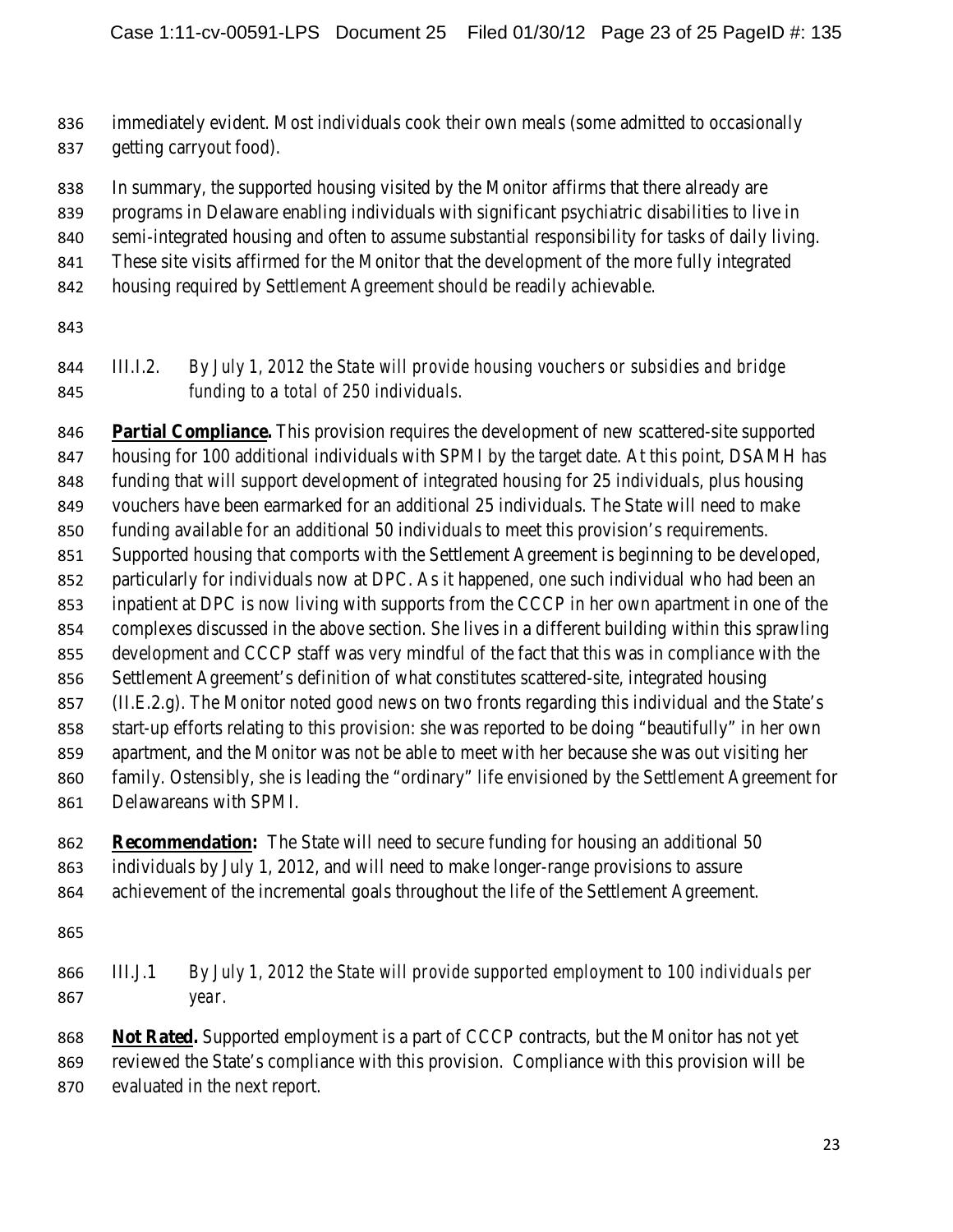III.K.1 *By July 1, 2012 the State will provide rehabilitation services to 100 individuals per year.* **Not Rated.** The Monitor has not yet reviewed the State's compliance with this provision; the next report will address this provision. III.L.1 *By July 1, 2012 the State will provide family or peer supports to 250 individuals per year.* **Not Rated.** The Monitor has not yet reviewed the State's compliance with this provision; it will be addressed in the next report. IV.B.5 *By July 1, 2012 the State shall develop a program to educate judges and law enforcement about community supports and services for individuals with mental illness on forensic status.* **Not Rated.** The Monitor has not yet reviewed the State's compliance with this provision. V.B.4-5 *Quality Assurance and Performance Improvement: If harm occurs despite these measures, the responsible State, IMD or community provider will complete a root cause analysis within 10 days. Using the results of the root cause analysis, the State, IMD or community provider will develop and implement a corrective action to prevent future harm.*  **Partial Compliance.** One Sentinel Event occurred at DPC during this period. DSAMH complied with these and other relevant provisions of the Settlement Agreement, conducting a very thorough root cause analysis. This analysis revealed some areas for improvement (now being pursued—for example, relating to staff training—but no evidence of widespread systemic departures from professional practice. Although the incident involved the death of an individual, 897 by all accounts the DPC staff's emergency response was exemplary. One additional event, a patient-on-patient assault at DPC resulting in serious injuries that are not life-threatening, occurred as this report was being finalized. DSAMH's root cause analysis and other information pertinent to an assessment of this incident and how it was handled will not be

available until the next reporting period. The Monitor's next report will include such an

assessment.